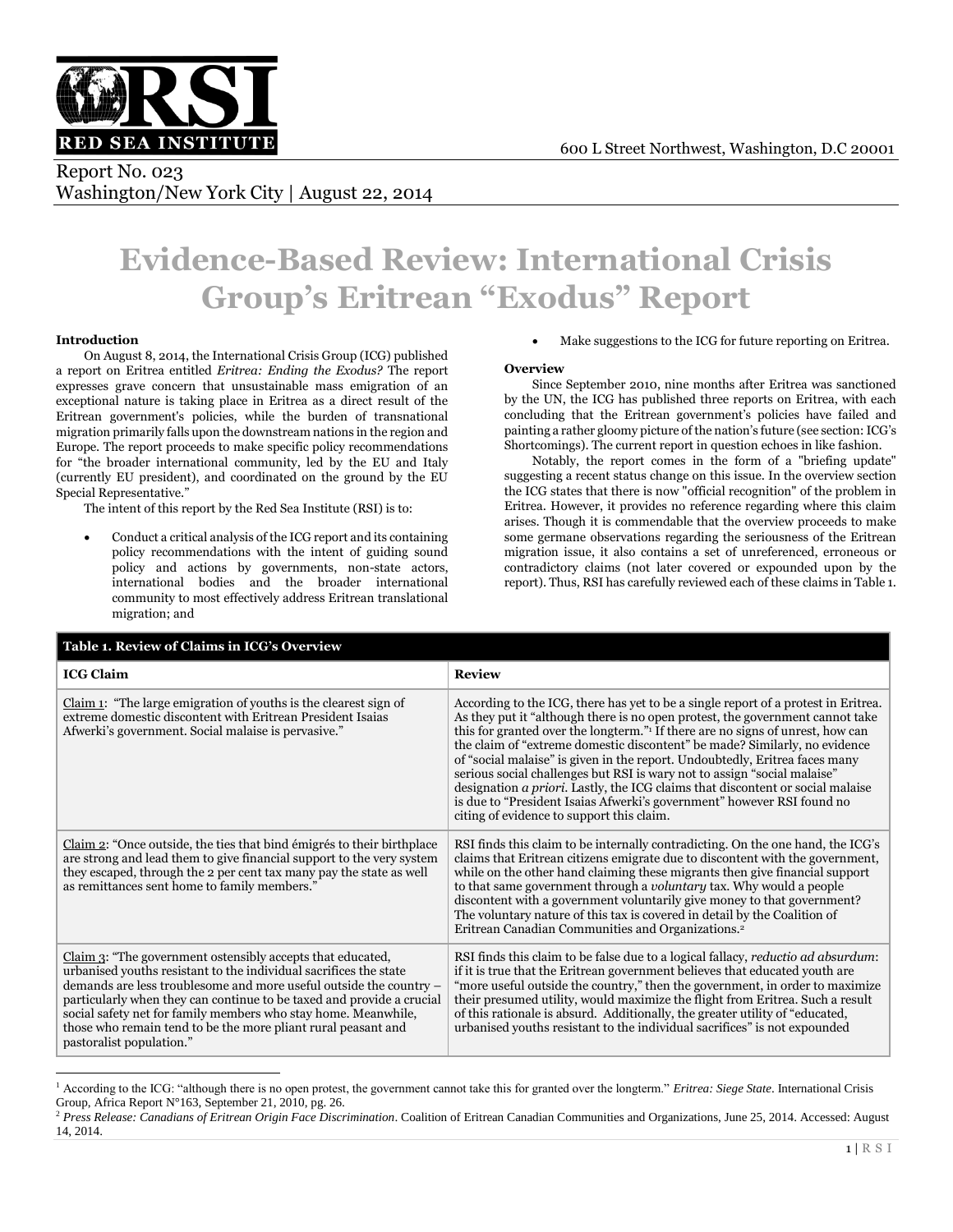|                                                                                                                     | upon, not referenced and RSI has been unable to find support for this claim<br>from any external sources.                                                                                                                                                                                                                                                                                                                                                                                                                          |
|---------------------------------------------------------------------------------------------------------------------|------------------------------------------------------------------------------------------------------------------------------------------------------------------------------------------------------------------------------------------------------------------------------------------------------------------------------------------------------------------------------------------------------------------------------------------------------------------------------------------------------------------------------------|
| Claim 4: "Ending the exodus requires greater engagement with<br>Eritrea – potentially ending a decade of isolation" | According to Eritrea's Permanent Mission to the African Union (AU), Eritrea<br>currently has 36 diplomatic missions abroad, while Uganda has 31, Ethiopia<br>39, Tanzania 32, Kenya 50, Sudan 64, and Djibouti 50.3 Eritrea has only been<br>independent for 23 years yet its scale of diplomatic engagement appears<br>comparable to that of the older nations in the region. Additionally, there have<br>been multiple calls for rapprochement, diplomatic restarts, and reengagement<br>of Eritrea since December. <sup>4</sup> |
| Claim $\overline{5}$ : Eritrea is experiencing "a growing internal crisis."                                         | It is not clear what the internal crisis refers to. If the ICG is referring to<br>internal security, then it would contradicts itself again as the report later<br>explains that "there have been few internal security threats." Assuming these<br>concerns are due to "extreme domestic discontent," the ICG contradicts itself<br>by pointing out the lack of protest (see claim 1 above).                                                                                                                                      |

#### **Historical Context**

 $\overline{a}$ 

Next, the report moves on to a section that gives some historical context behind Eritrean migration. The section is surprisingly brief, limiting critical context. The ICG explains that Eritrean migration is a problem that goes back to the 1950's, which consequently led to a large global diaspora.

Next, the report explains that after the Eritrean People's Liberation Front (EPLF) led the nation to liberation in 1991, "hopes were high that a new era of freedom and development had begun, and a growing number started to return home. Yet despite some initial promise, independence did not bring an opening of political space; authoritarian attitudes formed during the guerrilla period persisted." The ICG suggests that domestic politics in Eritrea limited repatriation.

Further examination of the footnote for the claim of "a growing number," the report notes that according to "Crisis Group analyst's interviews and observations in another capacity," there was conversely a limited level of repatriation: "There were waves of return from 1993 to 1998, though few resettled permanently…repatriation of Eritrean refugees from the U.S. proceeded slowly. An estimated 180,000 (of some 342,000) returned from 1991 to 1996" (the latter numbers refer to *global* repatriation). Thus, the footnotes directly contradict the text.

It is critical to note that the ICG's numbers and presumed reasons for low repatriation (i.e. "authoritarian attitudes") contradict the United Nations High Commissioner for Refugees (UNHCR). First, UNHCR, in an official report on the protracted Eritrean refugee situation, notes that there were actually 500,000 Eritrean refugees in 1991 in Sudan alone, that 342,000 were still there in 1998, and that only 36,600 refugees repatriated between 1993 and 1999.<sup>5</sup> Therefore, few Eritreans returned home even in times of peace.

Second, the reason for low repatriation was explained in 1996 by UNHCR-Sudan chief, who conducted a study and determined "that 80- 90 percent of those in camps want to repatriate" but "we (UNCHR) created a monster in Sudan" with "vested interests in keeping the Eritrean refugees. If they repatriate, their refugee empire will collapse."<sup>6</sup> As opposed to the ICG's claim of "authoritarian attitudes," UNHCR's primary stated reason for lack of repatriation is UNHCR's own failure.

The ICG proceeds to explain that "though scepticism slowly grew" among Eritreans abroad about the "EPLF's promises" of "a multi-party system and governance reforms," Eritreans, in response to renewed war with Ethiopia from 1998 to 2000, "united behind the People's Front for Democracy and Justice (PFDJ)–as the EPLF was renamed in 1994–

against what they perceived as renewed Ethiopian imperialism." According to the ICG, Eritrea, following the 2000 Algiers Agreement with Ethiopia, transitioned into a "consequent state of 'no-war, nopeace'" that "continues to be used to justify mobilization and authoritarianism," which in turn has made Eritrea "one of the world's principal sources of refugees."

According to the ICG, the aforementioned historical events are ostensibly the reasons why Eritrea is facing an "exodus" today. However, the ICG does not mention the 342,000 refugees that were still present in Sudan when war broke out in 1998.

There is no mention of the fact that the war additionally "displaced hundreds of thousands of people" with 95,000 leaving in May 2000 alone. <sup>7</sup> Without this much needed context, one is left to conclude that the more than 450,000 unaccounted for migrants must have newly emigrated from Eritrea *after* the 1998-2000 war, during the 'no-war-nopeace' period in which Eritrea supposedly underwent "mobilization and authoritarianism."

The ICG finally concludes the section by explaining that "according to UN estimates, around 300,000 have fled since 2000, and roughly 4,000 still flee each month." Referring to a 2013 publication by Assefa Bariagaber, the rationale for these dramatic numbers is given in the footnote: "In 2008, Eritrean refugees were estimated at 186,400, 'yet in light of continuous human rights violations in the country this number grew by more than 121,000 persons worldwide over the past five years.'"

If it is in fact true that 300,000 have left in the last 14 years, then that means an average of 21,000 Eritreans must emigrate from Eritrea every year. If 4,000 currently leave per month, then an extrapolated total of 48,000 Eritreans must leave each year. RSI compared these values to UNHCR's own numbers and found serious miscalculations in the ICG's cited numbers.

#### **ICG Versus UNHCR Data**

In order to examine the accuracy of the ICG's emigration numbers, RSI referred directly to UNHCR data instead of secondary UN sources. To reiterate, the ICG endorses the claim that:

- An average of *21,000* Eritreans emigrated from Eritrea every year since 2000; and
- A projected total of *48,000* will emigrate this year.

<sup>3</sup> Kenya Foreign Ministry, http://213.198.57.244/Kenya-Missions-abroad.69.0.html; Uganda Foreign Ministry, http://www.mofa.go.ug/#; Eritrea AU Mission's Official Twitter account, https://twitter.com/EritreaAU/status/439735358666706944; Sudan Foreign Ministry, http://www.mfa.gov.sd/index.php/2008-01-24-11-46-41.html; Tanzania Foreign Ministry, http://www.foreign.go.tz/index.php/missions/; Ethiopia Ministry of Foreign Affairs[, http://www.mfa.gov.et](http://www.mfa.gov.et/)

<sup>&</sup>lt;sup>4</sup> "Time to Bring Eritrea in from the Cold," African Arguments, Hank Cohen, December 16, 2013.; "Time to Bring Eritrea in From the Cold," Council on Foreign Relations, John Campbell, December 18, 2013.; "Calls for international rapprochement," Economic Intelligence Unit, January 22nd 2014.

*<sup>5</sup> No turning back: A review of UNHCR's response to the protracted refugee situation in eastern Sudan*. UNHCR, November 2011, pg. 7.

<sup>&</sup>lt;sup>6</sup> Interview of UNHCR-Sudan chief Arnulv Torbjornsen. *ERITREA-POPULATION: Refugees Caught In Political Deadlock*. Jennie Street, Inter Press Service, July18, 1996.

<sup>7</sup> *No turning back.* UNHCR. November 2011, pg. 6.; *UNHCR 2001 Global Appeal*. Sudan, In Short, UNHCR, 31 December 2000.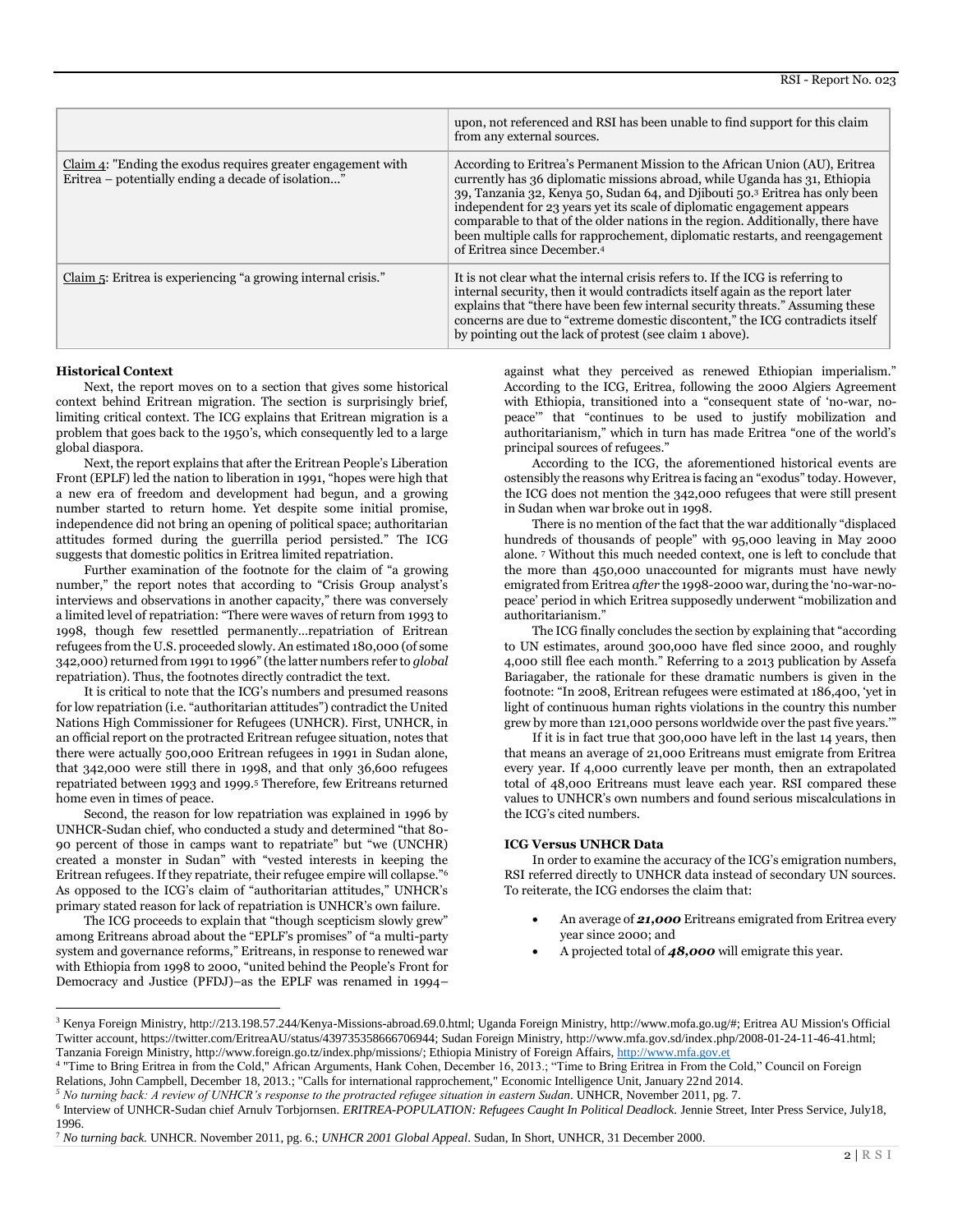By tracking UNHCR statistics in their yearly Global Reports issued from 1994 to 2013 for both Sudan and Ethiopia—the two nations where virtually all Eritreans immigrate to first—one can calculate and project Eritreans emigration numbers. It should be noted that UNHCR does not directly track emigration numbers from Eritrea. However, it is possible to estimate the level of Eritrean emigration using raw UNHCR data. All relevant UNHCR data and estimates are tabulated in Table 2 using methodologies employed by UNHCR.<sup>8</sup>

| Table 2. Total Eritrean Refugees, 1994 - 2013 |                 |               |                 |              |                 |                |                   |
|-----------------------------------------------|-----------------|---------------|-----------------|--------------|-----------------|----------------|-------------------|
|                                               | <b>SUDAN</b>    |               | <b>ETHIOPIA</b> |              | <b>TOTALS</b>   |                |                   |
| Year                                          | <b>Refugees</b> | <b>Asylum</b> | <b>Refugees</b> | Asylum       | <b>Refugees</b> | Asylum         | Change $(\Delta)$ |
| 1994                                          | 419,295         | 0             | N/A             | N/A          | 419,295         | $\mathbf 0$    | N/A               |
| 1995                                          | 282,795         | $\mathbf 0$   | N/A             | N/A          | 282,795         | $\mathbf{O}$   | $-136,500$        |
| 1996                                          | 328,307         | $\mathbf 0$   | N/A             | N/A          | 328,307         | $\mathbf{O}$   | 45,512            |
| 1997                                          | 315,030         | $\mathbf 0$   | N/A             | N/A          | 315,030         | $\mathbf{O}$   | $-13,277$         |
| 1998                                          | 342,295         | 4             | N/A             | N/A          | 342,295         | $\overline{4}$ | 27,265            |
| 1999                                          | 342,129         | $\mathbf{O}$  | N/A             | N/A          | 342,129         | $\mathbf{O}$   | $-162$            |
| 2000                                          | 367,735         | 121           | N/A             | N/A          | 367,735         | 121            | 25,606            |
| 2001                                          | 324,546         | $\mathbf{O}$  | N/A             | N/A          | 324,546         | $\Omega$       | $-43,068$         |
| 2002                                          | 305,294         | 26,851        | 5,130           | $\mathbf{O}$ | 310,424         | 26,851         | $-14,122$         |
| 2003                                          | 108,251         | 1,063         | 6,800           | $\mathbf{O}$ | 115,051         | 1,063          | $-168,522$        |
| 2004                                          | 110,927         | 6,706         | 8,700           | $\mathbf{O}$ | 119,627         | 6,706          | 5,639             |
| 2005                                          | 116,746         | 6,350         | 10,700          | $\mathbf 0$  | 127,446         | 6,350          | 14,525            |
| 2006                                          | 150,700         | 100           | 13,100          | $\mathbf 0$  | 163,800         | 100            | 42,704            |
| 2007                                          | 160,500         | 3,000         | 20,800          | $\mathbf{O}$ | 181,300         | 3,000          | 17,600            |
| 2008                                          | 124,800         | 2,400         | 21,000          | 700          | 145,800         | 3,100          | $-32,500$         |
| 2009                                          | 113,500         | 2,400         | 36,200          | 470          | 149,700         | 2,870          | 7,000             |
| 2010                                          | 103,800         | 2,400         | 44,800          | 140          | 148600          | 2,540          | 1,770             |
| 2011                                          | 100,500         | 2,500         | 54,900          | $\mathbf{O}$ | 155,400         | 2,500          | 9,340             |
| 2012                                          | 112,300         | 2,600         | 63,800          | $\mathbf 0$  | 176,100         | 2,600          | 23,200            |
| 2013                                          | 109,600         | 2,500         | 84,400          | $\mathbf 0$  | 194,000         | 2,500          | 20,500            |



**Figure 1**. Refugee Camp Arrival and Flight, 1995-2013. **Figure 2**. Total Refugees and Asylum Claims, 1994-2013.



that all future increases in Eritrean refugees were automatically counted as increases in "asylum seekers," even if the migrants did not seek asylum; (4) as of 2004, the yearly total number of asylum seekers would be calculated by adding the increase in year-over-year total number of refugees and the yearly total number of asylum claims (i.e. change in refugees + new asylum claims = asylum seekers); (5) therefore, UNHCR estimates total yearly Eritrean emigration by adding the yearly total number of asylum seekers for both Sudan and Ethiopia (the two routes out of Eritrea);

 $\overline{\phantom{a}}$ <sup>8</sup> The line of reasoning for creating Table 2 are as follows: (1) UNHCR **does not** directly track emigration numbers from Eritrea or new arrivals to UNHCR camps but rather makes estimates by tracking the yearly total number of Eritrean asylum seekers; (2) the yearly total number of Eritrean asylum seekers is the sum of the yearly total of Eritrean asylum claims processed by UNHCR and the number of "asylum seekers," which is a legal term that UNHCR selectively assigns to different migrant groups; (3) in 2004, UNHCR officially designated all Eritrean migrants, en masse, as "asylum seekers" such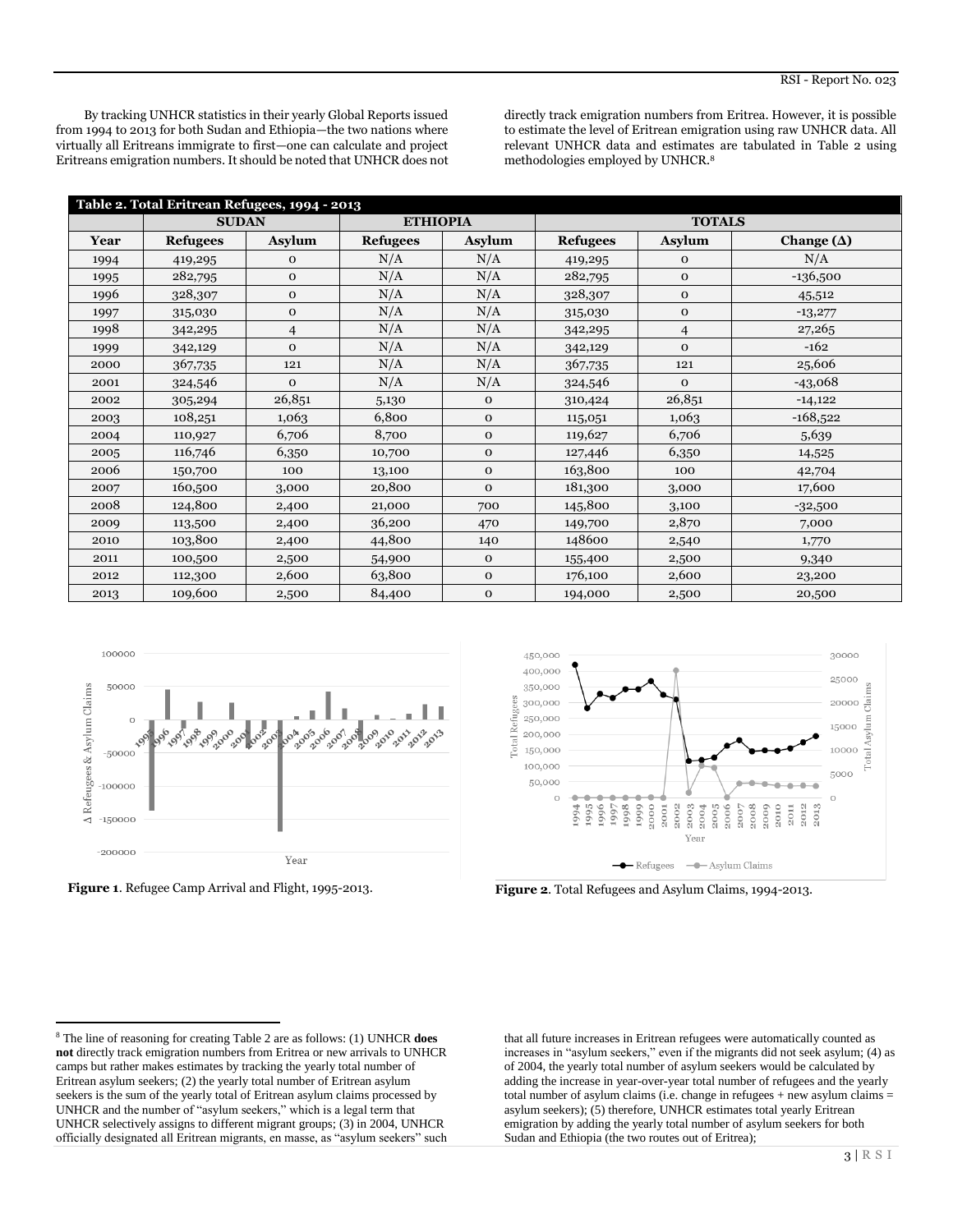Based on the tabulated data, it is clear that there has been a net *reduction* in the total population of Eritrean refugees from 367,735 to 194,000 since 2000, a total decrease of 173,735. This means that an average of 12,410 Eritrean refugees have left the camps each year. Regarding "asylum seekers," there is also a net *reduction* by 90,328 (total) and 6,452 (yearly average) since 2000.

In essence, this means that there is a much greater efflux than influx of both asylum seekers and refugees. How, then, is it possible that since 2000 there has been an average of 21,000 Eritreans emigrating from Eritrea into UNHCR camps, let alone a projected 48,000 per year? The ICG's numbers are markedly off.

Although it is clear that there is an influx of Eritrean asylum seekers into Ethiopia over the last decade, the Eritrean refugee and asylum seeker population, on the whole, is diminishing. Given that refugees are leaving camps at a greater rate than asylum seekers (12,410 vs. 6,452), it follows that *a significant number of Eritreans leaving UNHCR camps today are part of the old refugee population in Sudan that still has yet to be resettled or repatriated*. It may even be the case that the entire old refugee camp population may have left the camp while simultaneously being replaced by a camp population of newer refugees. This would constitute a slowly decreasing steady state despite the changing flux of migrants. This may also be better understood when the yearly change in asylum seekers from the rightmost column of Table 2 is visualized on a graph as shown in Figure 1.

Note the significant drop in asylum seekers in 2003. This is the direct result of UNHCR policies the year prior. Since the war ended in 2000, UNHCR invoked the "cessation clause" in 2002 (under Article 1. C. (5) of the 1951 Convention relating to the Status of Refugees), which terminated Eritrean refugee status that same year unless individual refugees could demonstrate a continuing need for international protection.

Therefore, Eritrean "refugees" were suddenly deemed "migrants."<sup>9</sup> Hence, the enormous and sudden disappearance of 168,522 refugees. Eritrean migrants, for the first time in their long history of migration, had to apply for asylum on a case-by-case basis in order to obtain refugee status. *All who did not receive refugee status would thus be unaccounted for and would either later resurface as official "asylum seekers" or move onward to other nations as economic migrants. Unsurprisingly, asylum claims went from zero in 2001 to 26,851 in 2002.* These migrants were essentially moved from one column of the ledger to another.

The increase in asylum claims caused by the invocation of the cessation clause led UNHCR to the conclusion that conditions must be worsening in Eritrea. As a result, UNHCR took on a new 2004 policy position on Eritrea that re-designated all Eritrean asylum-seekers with 'prima facie' status (i.e. automatic recognition of Eritreans en masse) on the grounds that there were human rights abuses in Eritrea.<sup>10</sup> All the former refugees who lost legal status were still in Sudan and would later be reclassified as "asylum seekers." This is a significant source of asylum-seekers that often goes ignored.

As UNHCR-Sudan indicated as late as 2008, "it is urgent to define the legal status of nearly 70,000 Eritreans who lost their refugee status with the application of the cessation clause in 2002-2004. These people, who remain of concern to UNHCR, lack legal documents, limiting their access to basic services and rights…UNHCR's strategy for the protracted refugee situation in Sudan includes searching for the most suitable durable solutions for 150,000 long-staying Eritrean refugees"<sup>11</sup> Note that there were still 70,000 without legal status in 2008 and likely many more in 2002.

 $\overline{\phantom{a}}$ 

Figure 2 illustrates the results of these policy changes by UNHCR. Note the decrease in refugees and simultaneous increase in asylum claims following 2002. The decrease in refugees significantly outpaces the increase in asylum claims by orders of a magnitude.

# **Eritrean Migration: An Exceptional Case?**

The ICG presents emigration from Eritrea as an exceptional case. The report's conclusion states, "though clearly part of a larger global socio-economic phenomena, the Eritrean youth exodus is particularly acute." The use of the hyperbolic terms like "exodus" highlight this point. Though Eritrean emigration and "brain drain" is undoubtedly a serious challenge for Eritrea, as it is for many developing nations, it must be noted that Eritrea, unlike other nations, faces unique and highly detrimental policies by international bodies that have served to worsen the degree of the problem.

The ICG makes passing mention of the ease in which Eritreans receive asylum. The ICG's downplaying of this fact, possibly inadvertent, is manifested in by its passive mentioning and burial within the footnotes: "anecdotally at least, Eritrean migrants appear to have an advantage over other Africans in receiving political asylum on the grounds of resisting military conscription and political or religious persecution." The reality is that increased asylum recognition rates of Eritreans over other African groups is not anecdotal but rather a recognized fact.

As aforementioned, UNHCR's adopted a 2004 policy position on Eritrea that designated all Eritrean asylum-seekers with prima facie status (i.e. automatic recognition of Eritreans en masse).<sup>12</sup> Eritreans and Sudanese are the only African groups that are accepted by UNHCR without questions asked. Even Somalia, which remains locked in a civil war between Al-Shabaab and the government does not have such a designation for its migrants. Thus, Eritreans do in fact have an asylum processing advantage over other African groups.

Furthermore, the ICG fails to recognize the consequence of Eritreans' prima facie status: many African groups, particularly Ethiopians, claim Eritrean identity and commit asylum fraud in order to resettle in third nations. Multiple accounts of this have been reported in Israel, England, Sweden, the United States and other nations.<sup>13</sup> In Israel, a reporter for Ynet went undercover in a predominantly Eritrean and Sudanese neighborhood to further shed light on the pervasiveness of Eritrean asylum fraud:

> My cover story has not been finalized yet, but luckily I run into Jeremiah, who's been in Israel for three years now. "What do I tell those who ask how I got into Israel?" I ask him. "Lie," he says. "Don't tell the whole story. The Israelis, and mostly the non-profit groups working with the infiltrators here, like to be lied to."…"Say you were a soldier, and that if you return to Eritrea you'll get a death sentence. Keep in mind that you must be consistent with your story. *The bottom line is that everyone uses the story I'm telling you here*, and this way they fool everybody," he says. "Almost none of them arrived on foot from Egypt to Israel. None of us crossed any deserts…it's all nonsense."<sup>14</sup>

A Ha'aretz article explains that false claims of Eritrean citizenship in Israel were so common by Ethiopian "infiltrators" that the Interior Ministry began to seek "documents issued by the Ethiopian consulate…to attest to the fact that asylum seekers in Israel who claim to be Eritreans [were] entitled to Ethiopian citizenship and [were] therefore not eligible for asylum…the Ethiopian consulate's documents

<sup>9</sup> *No turning back.* UNHCR. November 2011, pg. 6

<sup>&</sup>lt;sup>10</sup> "Position on Return of Rejected Asylum Seekers to Eritrea." United Nations High Commissioner for Refugees. January 2004.

<sup>11</sup> UNHCR Global Appeal 2008-2009 – Sudan, UNHCR, December 1, 2007.

<sup>&</sup>lt;sup>12</sup> "Position on Return of Rejected Asylum Seekers to Eritrea." United Nations High Commissioner for Refugees. January 2004.

<sup>&</sup>lt;sup>13</sup> "Israel detains Eritrean refugee for 18 months because he couldn't prove his identity." Weiler-Polak, Dana. Ha'aretz. May 24, 2011.; "Eritreans turned down for asylum after Ethiopia claims refugees as their own" Nesher, Talila. Ha'aretz. October 24, 2011.; "Former Miss Ethiopia unlawfully held by British immigration." Daily Telegraph. June 16, 2009.; "Swedish Resident Charged with Terrorism in US Court." Radio Sweden. March 10, 2010. <sup>14</sup> "The dark side of Tel Aviv." Ynetnews. Adino Ababa, Danny. June 7, 2012.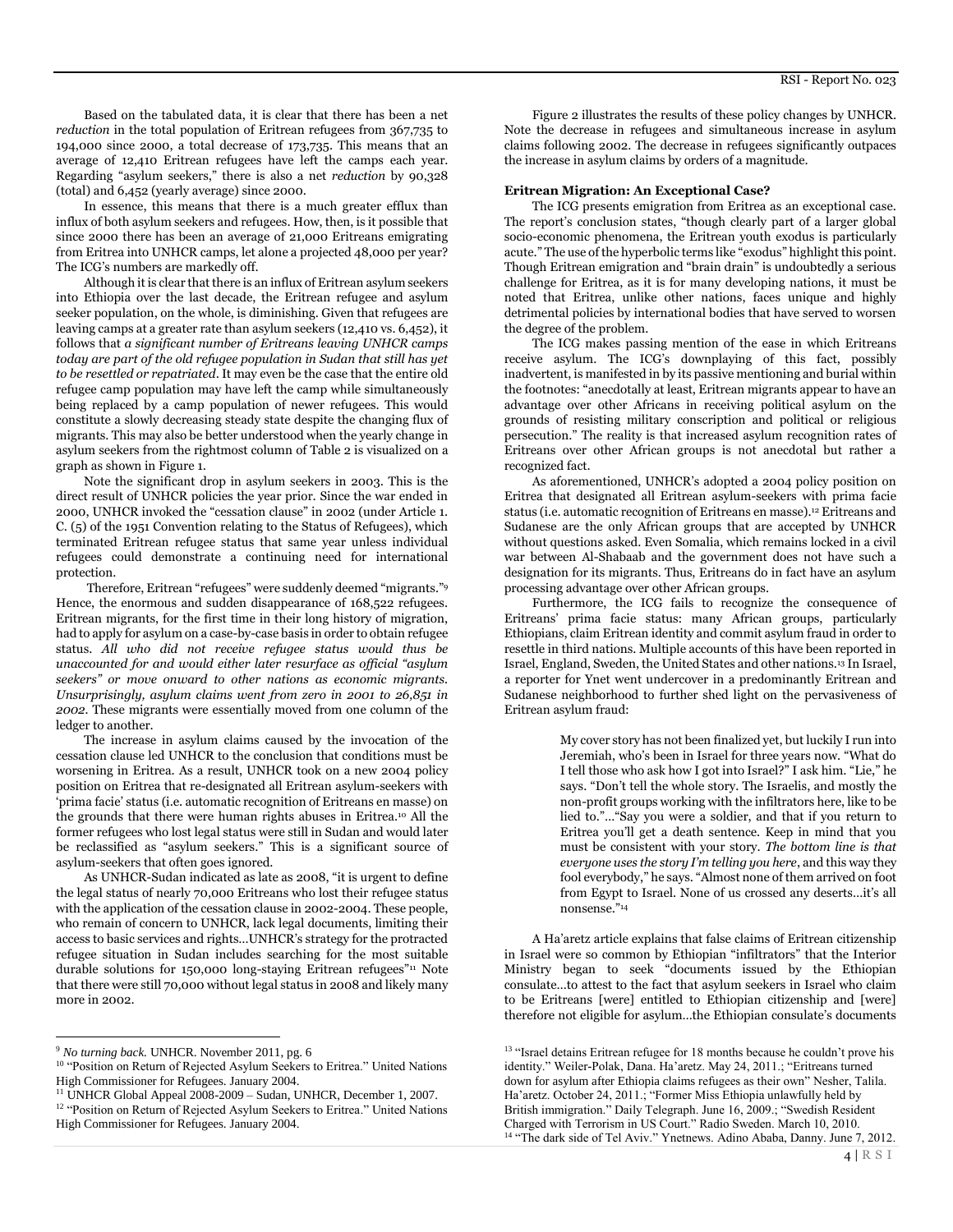are routinely issued *in almost every case* in which the documentation is sought by the Israeli Interior Ministry."<sup>15</sup>

UNHCR has not yet officially recognized or investigated this issue for reasons that are not understood and the ICG fails to consider the serious implications resulting from aggregate false asylum claims by African migrants purporting to be Eritreans. Naturally, this may substantially inflate the Eritrean asylum seekers numbers, leading groups like the ICG to falsely come to the conclusion that Eritrean migration is relatively greater than that of other African groups.

#### **Reasons For Emigration**

The report moves on to make the argument that Eritrean national service is the primary cause of Eritrean emigration and dedicates an entire section on the national service program.

The ICG explains that "the government used the border stalemate to maintain mass conscription and – much less convincingly – justify postponement of the new constitution's implementation, including introduction of a multi-party system. In 2001, prominent tegadelay (liberation fighters), who became known as the "Group of 15" (G15), criticised the government's handling of the war and its aftermath, prompting a wholesale and enduring crackdown against dissent." No reference or further elaboration for any of these claims is provided.

The ICG essentially argues that the Eritrean government is using the ongoing border crisis with Ethiopia as an excuse for repression. In a 2009 interview with the Financial Times, President Isaias Afewerki explained the reasons for continued national service in the context of the ongoing border crisis:

FT: Well, as you say, you've still got the border issue with Ethiopia. There's still a threat there. That's why national service is important.

IA: Not at all. It's a matter of contingency for us. We decided early on not to be held hostage to this reality. Yes, we have a contingency. We would like to be vigilant all along, we'd like to be prepared all along but we shouldn't be held hostage, meaning our human capacity will have to be engaged on some other productive activity. That's where the army and national service are being engaged in productive activities….We could have done better without this psyche of having a conflict that is not resolved, being prepared for any eventuality. That limits your resources but, again, you don't have any other choice. The best choice for you is to not be held fully hostage to this circumstance and find other productive activities that will ultimately benefit the whole population."<sup>16</sup>

In essence, the president's argument seems to be that although the nation is obligated to heavily militarize itself against the nation's wishes, it refuses to be held hostage to the crisis—that would otherwise cripple Eritrea's economy—by engaging the mobilized population in productive work.

It may perhaps be argued by the ICG and opponents of national service that there are better methods to ensure both security and economic development (e.g. rapid mobilization schemes) but there currently exists no independent, evidence-based literature on this topic, unfortunately.

However, there seems to be a growing recognition within academia of the necessity of mobilization of African armies to fight poverty.

 $\overline{a}$ 

<sup>18</sup> Endorsed by OHCHR after it was adopted by the UNGA in 2006. General Assembly. Resolution 60/251, April 3, 2006, preamble, paragraph 3.

Harvard Professor Calestous Juma argues that "the biggest threat to Africa is not invasion by neighbours; it is poverty." Explicitly recognizing the positive work in Eritrea and other African states, Juma explains that "Senegal has a very long established tradition of the military helping to build infrastructure, while large sections of the armies in Eritrea and Ghana are also engaged in development activities."<sup>17</sup>

Throughout the report, the ICG maintains the argument that national service is a violation of the Eritrean people's human rights and the primary driver of emigration, stating in the report's conclusion that "though clearly part of a larger global socio-economic phenomena, the Eritrean youth exodus is particularly acute, exacerbated by the government's proclivity for [large scale] social engineering like the Wefri Warsai Yika'alo campaign [for national service] and powerful vested interests' unwillingness to demobilise a sizeable standing army."

For reasons that are unclear, the report does not elaborate on the "larger global socio-economic phenomena" and focuses almost exclusively on the human rights abuses from national service that is presumably driving emigration.

Though the ICG argues that national service is a human rights abuse, it does not equally acknowledge or consider the role of other concurrent human rights issues in Eritrea like poverty. The Office of the High Commissioner for Human Rights (OHCHR) holds "that all human rights are universal, indivisible, interrelated, interdependent and mutually reinforcing and that all human rights must be treated in a fair and equal manner on the same footing and with the same emphasis."<sup>18</sup>

Echoing Professor Juma on the seriousness of poverty, however, OHCHR also notes that "no social phenomenon is as comprehensive in its assault on human rights as poverty."<sup>19</sup> Thus, given that Eritrea absorbed a decimated economy in 1991, returned to war in 1998, and bears the ninth lowest per-capita GDP in the world, the poverty in Eritrea places it in a virtual state of humanitarian crisis.<sup>20</sup>

Despite Eritrea's current state of poverty, it should also be noted that Eritrea's ability to remedy this issue through economic growth whether through national service or any means—has often been challenged as a result historic and ongoing notions forwarded by successive Ethiopian regimes for international public consumption about Eritrea's economic "non-viability."<sup>21</sup> Given that Eritrea was the second most industrialized nation in Africa after South Africa during colonization, Eritrea's economic potential may still be quite significant. In fact, it does appear that national service is showing signs of success, however, as Eritrea's GDP has been growing an average of 7-8% per year since 2011, among the world's fastest. <sup>22</sup>

Although it may certainly be argued that the Eritrean government's policies in response to the ongoing dual issues of poverty and Ethiopian occupation are insufficient or erroneous, this argument by the ICG or other entities would have to first adequately acknowledge the full seriousness of these unresolved crises. Furthermore, arguments for or against these policies must avoid total deferral to the analysis of experts and should focus also on evidence-based approaches for greater critical analysis. This is not to suggest that expert opinions are not needed and desired but rather to indicate that deferring exclusively and entirely to the opinions of experts, as opposed to the actual evidence that they cite, is not indicative of sound evidence-based analysis.

The question thus returns: "What are the root causes of Eritrean emigration?" Unlike the ICG report, RSI feels it is important to consider and analyze the argument about causes of emigration that directly arise

A/65/259. Accessed on OHCHR website on August 14, 2014:

<sup>&</sup>lt;sup>15</sup> "Eritreans turned down for asylum after Ethiopia claims refugees as their own." Talila Nesher. Ha'aretz. October 24, 2011.

<sup>&</sup>lt;sup>16</sup> "Interview with Eritrea's Isaias Afewerki." Barney Jopson, Financial Times, September 18, 2009.

 $17$  "Thinking outside the box: an innovative solution for Africa's infrastructure woes." How We Made It In Africa, Dinfin Mulupi, May 13, 2013. Website accessed on August 14, 2014[: www.howwemadeitinafrica.com/thinking](http://www.howwemadeitinafrica.com/thinking-outside-the-box-an-innovative-solution-for-africas-infrastructure-woes/26433/)[outside-the-box-an-innovative-solution-for-africas-infrastructure-woes/26433/](http://www.howwemadeitinafrica.com/thinking-outside-the-box-an-innovative-solution-for-africas-infrastructure-woes/26433/)

<sup>&</sup>lt;sup>19</sup> Report on the importance of social protection measures in achieving the Millennium Development Goals. OHCHR.

<http://www2.ohchr.org/english/issues/poverty/>

<sup>&</sup>lt;sup>20</sup> National Accounts Main Aggregates Database, December 2013, United Nations Statistics Division. Accessed on May 20, 2014.

<sup>&</sup>lt;sup>21</sup> "The Economic Viability of an Independent Eritrea." Araia Tseggai,

Doctors Dissertation, Department of Economics, University of Nebraska-Lincoln, 1981.

<sup>&</sup>lt;sup>22</sup> "Insider selling in the U.S., Eritrea's growth, and the year in commodities," David Milstead, The Globe and Mail, Dec. 27, 2010.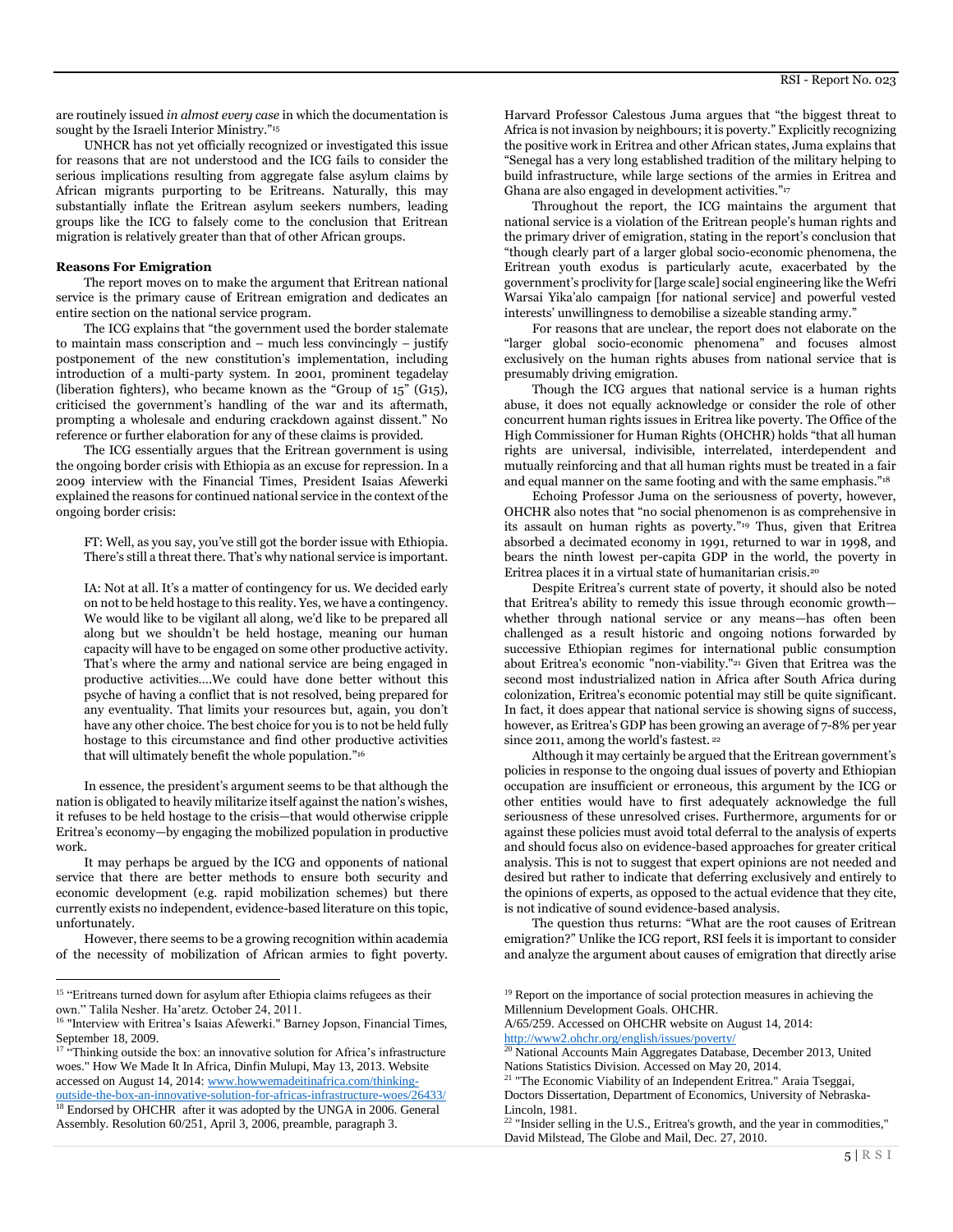from Eritrean officials as opposed to secondary sources that interpret the Eritrean position. As such, the Eritrean presidential advisor Yemane Gebreab argues that "Eritrea is a victim of human trafficking" and that "for a number of years now, some people have felt that one way that they could weaken Eritrea would be by encouraging Eritrean youths to leave the country in larger numbers."<sup>23</sup>

He later makes the argument that "for Eritrea, the defining reason for [migration and trafficking] is that Eritreans are given preferential treatment and are treated not as economic migrants, but as political asylum seekers. This is a deliberate policy that has been well documented."<sup>24</sup> Are his claims of politicized migration valid? Is there a systematic effort to drive youth out of Eritrea?

In a 2012 speech on human trafficking Clinton Global Initiative, U.S. President Barack Obama said, "I recently renewed sanctions on some of the worst abusers, including North Korea and Eritrea. *We're partnering with groups that help women and children escape* from the grip of their abusers. We're helping other countries step up their own efforts." 25

In a somewhat surprising admission, the U.S. president endorsed active state involvement in Eritrean human smuggling activities, which is a violation of the *Protocol Against the Smuggling of Migrants by Land, Sea and Air* adopted by U.N. General Assembly with resolution 55/25 and entered into force on January 28, 2004. President Obama, however, did not make clear the precise nature and logistics of Eritrean smuggling operations.

In a May 5, 2009 leaked diplomatic cable entitled "Promoting Educational Opportunity for Anti-Regime Eritrean Youth," the then US Ambassador to Eritrea, Ronald K. McMullen further clarifies the nature of politicized migration of Eritrean youth, explaining that "Post plans to restart visa services (completely suspended in 2007) for student visa applicants; *we intend to give opportunities to study in the United States to those who oppose the regime*."<sup>26</sup>

He also admits to breaking Eritrean visa and consular laws, which violates UNGA resolution 55/25 on human smuggling. State involvement by the U.S. is concerning for the fact that UNHCR policies on Eritrean migrants, including the 2004 prima facie designation, are based on the U.S.'s annual Trafficking in Persons (TIP) reports and human rights reports.

Quoting an Eritrean official, the ICG downplays U.S. involvement in Eritrean smuggling by indicating that there is only a "germ of truth" to the claim that "human trafficking is a crime against Eritrea 'conceived and orchestrated by the United States with other collaborating states, organisations and agencies.'" The ICG limits this germ of truth to the "relatively welcoming asylum policies of the U.S." instead of acknowledging violations of international law.

Beyond the U.S., there is also evidence of smuggling by the U.N. Peacekeeping Mission to Eritrea and Ethiopia (UNMEE), which was present in Eritrea from 2000 to 2008. U.S. Chargé d'Affaires in Eritrea, Jennifer McIntyr, revealed that "what has been an on-going problem is human smuggling" and that "smuggling cases have predominantly

 $\overline{\phantom{a}}$ 

<https://cablegatesearch.wikileaks.org/cable.php?id=07ASMARA56>

<sup>28</sup> "Views on Migration in Sub-Saharan Africa: Proceedings of an African Migration Alliance Workshop." Catherine Cross, Derik Gelderblom, Niel

involved local staff crossing the border in UNMEE vehicles. In one case, upon arrival in Ethiopia the local staff called UNMEE headquarters in Asmara to inform UNMEE staff where in Ethiopia they had abandoned the vehicle<sup>"27</sup>

Investigation by RSI on the etiologies of Eritrean emigration (and human trafficking) suggests that the issue is multifactorial in nature cannot be reduced down to merely national service, as the ICG contends, or state-sponsored politicized migration, as the Eritrean government contends. All of the following etiologies must also receive equal consideration:

- (a) **Natural economic migratory patterns**. According to the Harris-Todaro theory of migration, migrants make a rational decision to increase their welfare or utility by moving to another place where they can expect to earn a higher income.<sup>28</sup> This is evident all throughout Africa and is likely a factor in Eritrea, which has the ninth lowest per-capita GDP in the world. Since 2004, UNHCR has refused to consider the possibility of Eritrean "economic migration."
- (b) **Ethiopian occupation of Eritrea**. Ethiopia is currently occupying Eritrea and has attacked Eritrea multiple times since 0fficial demarcation in 2008, in violation of international law (see section: ICG's Focus on Ethiopia). This remains the Eritrean government's primary stated reason for continued mass mobilization and militarization of the nation.
- (c) **Internally displaced people (IDPs)**. Returning refugees had to compete for resettlement with the 210,000 IDPs that were already present in 2000. This cannot be ignored, considering that there were still 45,000 IDPs in 2005, who would not be fully resettled until mid-2008.<sup>29</sup> Many of them were among the 80,000 Eritrean-Ethiopians "ethnically cleansed" from Ethiopia by the late Ethiopian Prime Minister Meles Zenawi, who told the press that his government could "expel anyone even if we don't like the color of their eyes."<sup>30</sup>
- (d) **Protracted refugee situation**. Eritrea has the second longest refugee situation in the world.<sup>31</sup> The presence of a decades-long UNHCR administered refugee program in East Sudan has created an economy and culture that inhibits its termination. In fact, various refugee camps economies were so successful that they became self-reliant and transformed themselves into villages.<sup>32</sup> In addition, various camps were seen as assets to the Sudanese Government, as large local mechanized farms became dependent on the cheap labor of Eritrean refugees.<sup>33</sup>
- **Reduced UNHCR donor funding.** With the war over, donors expected Eritreans to return home and were reluctant to pledge more funds for East Sudan.<sup>34</sup>

Roux and Jonathan Mafukidze. Human Sciences Research Council. Apr 1, 2007. Pg. 104.

<sup>29</sup> *Eritrea: Uncertain future for thousands of returning IDPs*. Report. Internal Displacement Monitoring Centre, June 13, 2006. <sup>30</sup> "Ethiopia's Ethnic Cleansing." Calhoun, Craig. Dissent. pg. 47-50. Winter

1999.

<sup>31</sup> *Norway's policy towards UNHCR*. Norwegian Ministry of Foreign Affairs. Accessed online on August 14, 2014:

[http://www.regjeringen.no/upload/UD/Vedlegg/FN/profilark2011/E886\\_E\\_U](http://www.regjeringen.no/upload/UD/Vedlegg/FN/profilark2011/E886_E_UNHCR.pdf) [NHCR.pdf](http://www.regjeringen.no/upload/UD/Vedlegg/FN/profilark2011/E886_E_UNHCR.pdf)

<sup>32</sup> *The Protracted Refugee Situation in Eastern Sudan*. Dominik Bartsch and Mohamed Dualeh. Refugee Coopeation, March 1, 2011. Accessed online on August 14, 2014:

[www.refugeecooperation.org/publications/Sudan/07\\_bartsch.php](http://www.refugeecooperation.org/publications/Sudan/07_bartsch.php)  $33$  Ibid.

<sup>34</sup> *In Search of Cool Ground: War, Flight & Homecoming in Northeast Africa*. Edited by Tim Allen. First Africa World Press, 1996, Pg. 58.

<sup>&</sup>lt;sup>23</sup> "Eritrea Calls for Lifting of Sanctions." Clottey, Peter. Voice of America News.. October 17, 2012.

<sup>&</sup>lt;sup>24</sup> "Lampedusa Boat Tragedy a Crime Against Eritrea, Says Official," Peter Clottey, Voice of America, October 15, 2013.

<sup>&</sup>lt;sup>25</sup> "Remarks by the President to the Clinton Global Initiative," Office of the Press Secretary, The White House, September 25, 2012.

<sup>&</sup>lt;sup>26</sup> Diplomatic cable leaked to Wikileaks website. Promoting Educational Opportunity For Anti-regime Eritrean Youth. Ambassador Ronald K. McMullen, U.S. Embassy Asmara, Eritrea. Accessed on August 14, 2014: <https://cablegatesearch.wikileaks.org/cable.php?id=09ASMARA146>

<sup>27</sup> Diplomatic cable leaked to Wikileaks website. *UNMEE: Confronting Sexual Abuse And Exploitation*. Jennifer McIntyre. Embassy Asmara. January 18, 2007. Accessed on August 14, 2014: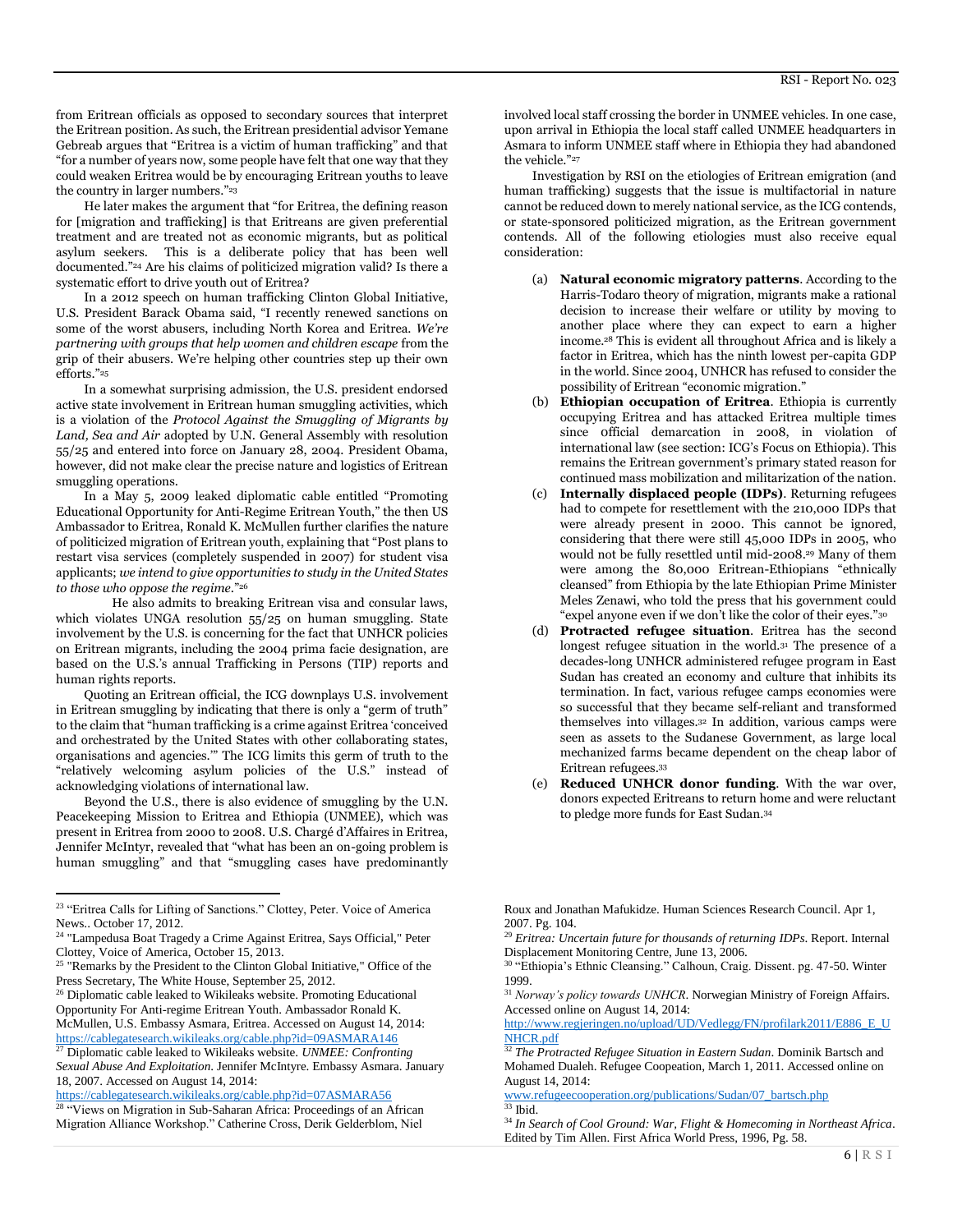- (f) **Recurrent droughts**. During periods of drought Eritrean families often relocate to the Sudan.<sup>35</sup> Families living in the Gash-Barka region bordering Sudan are among the most vulnerable.
- (g) **UNHCR-Sudan's ineffectiveness**. UNHCR ignored the aforementioned self-criticism by Arnulv Torbjornsen in 1996. It was only in later publications–when the damage was already done–that UNHCR realized its general ineffectiveness. One UNHCR official writes, "the internal factors which have visibly affected the operation in eastern Sudan include UNHCR's recurrent financial crisis; lack of consistent long-term vision compounded by a lack of institutional memory; changes of senior management without effective accountability, bringing about frequent changes of direction." <sup>36</sup> He adds that "disregarding the history of the operation has invariably led to repeated reinventions and ultimately the waste of opportunities and resources."

In line with RSI's findings on Eritrean emigration, it appears that the European Union and a growing constellation of international bodies are realizing the necessity of a more holistic approach towards the issue rather than the highly limited one forwarded by the ICG. According to the conclusion of a 2009 study conducted by the Global Forum on Migration and Development:

> Migration is not a phenomenon that happens only in Eritrea. It is a global issue that needs global collaboration for a viable solution acceptable to all parties involved. Eritrea is a poor country and therefore this circumstance serves as a main factor for migration. To make migration a positive contributing force to development, Eritrean migration policy needs to be more flexible and up-to-date….There is a need for planned and dynamic handling of the benefits of migration. This has to be done without compromising the rights and economic status of citizens by promoting openness and freedom of movement but at the same time not compromising the national interest. Therefore, the policy has to aim to address the manpower needs of the country emphasizing creation of jobs (following labour intensive technology in production) and In-country Human Resource Development Schemes as well as encouraging remittance and technology transfer.<sup>37</sup>

#### **ICG's Focus on Ethiopia**

 $\overline{a}$ 

Like past reports, the ICG's latest report dedicates a sizeable focus on Ethiopia vis-à-vis Eritrean reporting. Although it is true that the Ethiopian occupation of Eritrea is the primary stated reason by the Eritrean government for the mobilization of Eritreans, which is presumed by the ICG to be the cause of flight, there appears to be an inconsistent and selective process in which the ICG covers Ethiopia in relation to Eritrea.

This inconsistency and selectivity with Eritrea's southern neighbor is significant primarily for the fact that the two nations are trapped in what amounts to a bitter cold war among historical enemies, often dubbed a "no-war-no-peace" situation. As was revealed by the American Charge d'Affaires in Ethiopia quoting Joseph Legwaila of the United Nations Mission in Ethiopia and Eritrea, "PM Meles had told him that Ethiopia's strategy was to isolate Eritrea and wait for it to implode economically."<sup>38</sup>

Therefore, all reporting on Ethiopia-Eritrea must be wary not to appear to favor one party over the other such that it plays into the cold war and various isolation strategies, which may embolden certain parties to flout the terms of the 2000 Algiers Agreement. This in turn would lead to an escalation of tensions and mobilization within Eritrea.

Regarding the ICG's reporting inconsistencies, there appears to be two sets of standards by which ICG covers Eritrea and Ethiopia. For example, compare the latest ICG report on Eritrea to recent ICG reporting on Ethiopia. In a 2013 report, ICG appeared to downplay the Ethiopian government's internationally acknowledged "genocide" of the Ogadeni people, <sup>39</sup> which has led to a yearly mass migration of Ogadeni people from Ethiopia by orders of a magnitude greater than that experienced in Eritrea.

In 2013 Integrated Regional Information Networks (IRIN) reported that "record numbers of migrants from the Horn of Africa are crossing into Yemen…Ethiopians make up the majority of these migrants: Of the 107,000 recorded migrants crossing the Red Sea/Gulf of Aden into Yemen in 2012, around 80,000 were from Ethiopia." Despite these record numbers, ICG was and remains silent on the issue. Unlike the Eritrea report, absent was the incendiary label of "exodus." The word "genocide" also was not used despite the world's recognition of the genocide in Ogaden. 40

Furthermore, ICG fails to mention the ongoing illegal Ethiopian occupation of sovereign Eritrean territory. In fact, ICG did not use the word "occupation" once in the report. As Agence France-Presse indicates, "Ethiopia still occupies land ruled by a UN-backed court as belonging to Eritrea, and the threat from the far larger and more powerful neighbour concerns many."<sup>41</sup>

RSI believes that it is reasonable to conclude that the looming and unresolved threats from Ethiopia, which bears a population 15 times Eritrea's size and is financially and militarily supported by the U.S., is a critical factor in the continued mass mobilization of Eritrea's population. One may even make the argument that Eritrea is trapped in what may be classified as an "existential crisis," challenging its very survival. Despite this reality ICG, does not adequately acknowledge the Ethiopian "occupation," which is a violation of the Algiers Agreement, the Hague Conventions of 1899 and 1907, and the Geneva Convention IV.

However, it does appear that ICG's report may have overlooked the occupation as a result of a flawed misunderstanding of the Eritrea-Ethiopia crisis. The report states that "Ethiopia's talented diplomatic corps continues to evade its country's commitments to demarcate the border according to the EEBC decision."

As of 2008, however, the border was officially "demarcated" by the Eritrea-Ethiopia Boundary Commission (EEBC), meaning that Ethiopia's continued presence in Eritrea would become an occupation of sovereign Eritrean territory in violation of the Hague Conventions of 1899 and 1907 and the Geneva Convention IV. Thus there are no "commitments to demarcate the border" as the report states. Instead, both nations must submit to their respective obligations outlined in the 2000 Algiers Agreement.

Also, highlighting "Ethiopia's talented diplomatic corps" and overlooking the powerful diplomatic cover provided to Ethiopia by its partner in the global war on terror, the U.S., obscures one of the most serious obstacles to solving the occupation of Eritrea: the guarantors' neglect of enforcing the terms of the Algiers Agreement. The U.S. not

<sup>35</sup> "UNHCR Global Appeal 2004 - Eritrea." UNHCR, June 1, 2005.

<sup>36</sup> "UNHCR's operation in eastern Sudan, 1967-2009: lessons learned." R. Ek, UNHCR, March 2009.

<sup>37</sup> *Eritrea and European Community: Country Strategy Paper And National Indicative Programme For the period 2009-2013*. Report. Global Forum on Migration and Development, 2009, pg. 59.

<sup>38</sup> "UNITED NATIONS REQUESTS USG ASSISTANCE TO MONITOR AND RESOLVE ERITREA-ETHIOPIA CRISIS." Diplomatic cable, American Charge d'Affaires Vicki Huddleston, Addis Ababa, Ethiopia,

November 1, 2005. Wikileaks website, accessed on August 14, 2014: [https://wikileaks.org/plusd/cables/05ADDISABABA3725\\_a.html](https://wikileaks.org/plusd/cables/05ADDISABABA3725_a.html)

<sup>39</sup> *Ethiopia: Prospects for Peace in Ogaden*. International Crisis Group. August 6, 2013.

<sup>&</sup>lt;sup>40</sup> "Genocide Alert: Ethiopia." Genocide Watch. December 06, 2012. Accessed on August 14, 2014[: http://genocidewatch.net/2012/12/06/genocide](http://genocidewatch.net/2012/12/06/genocide-watch-emergency-ethiopia/)[watch-emergency-ethiopia/](http://genocidewatch.net/2012/12/06/genocide-watch-emergency-ethiopia/)

<sup>&</sup>lt;sup>41</sup> "The good, the bad and the very ugly." Jenny Vaughn, Agence France-Presse, August 19, 2013.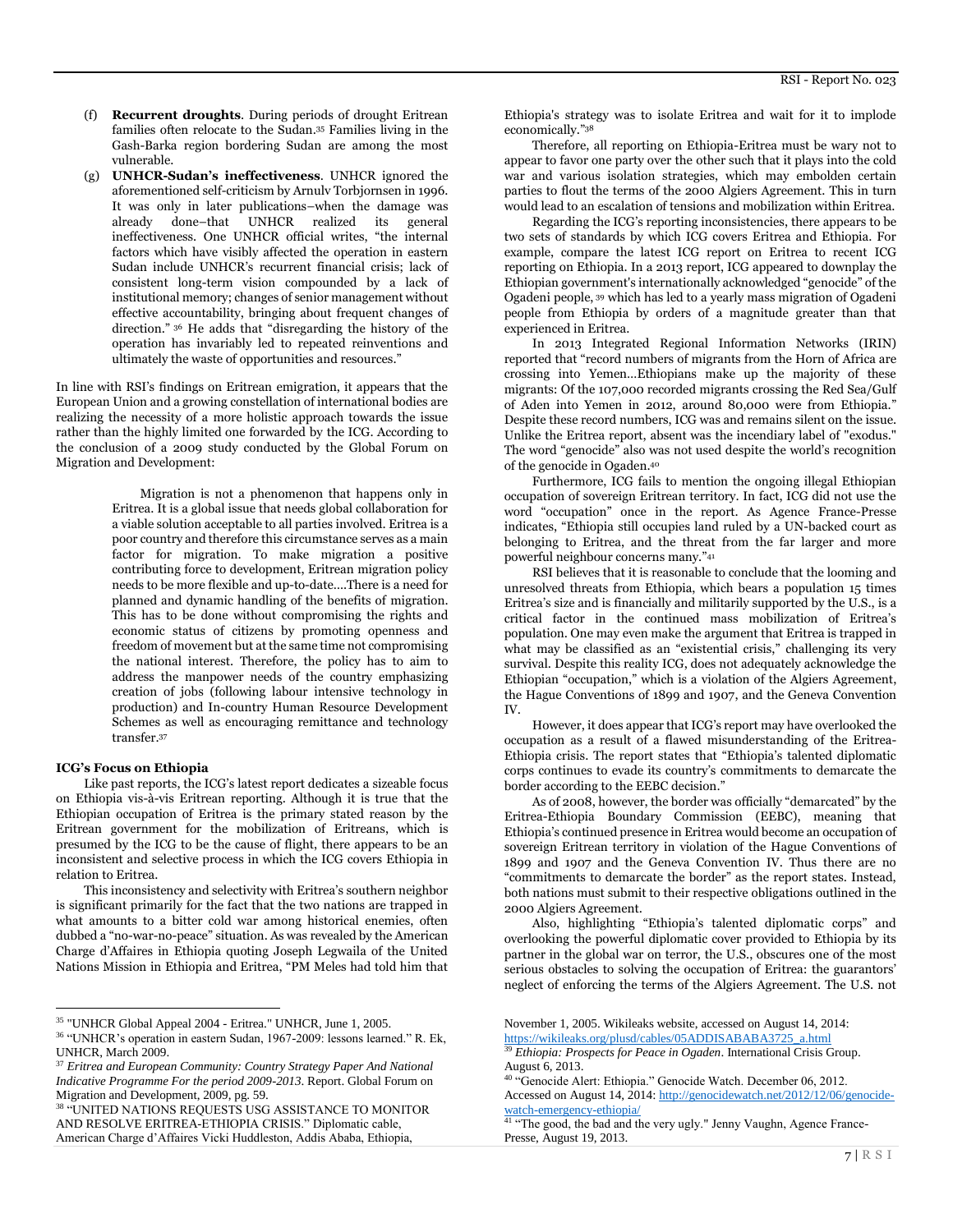only neglects obligations but has actively worked to undermine the agreement at the behest of Ethiopia, using its influence in the UN.<sup>42</sup>

To better understand the role of the U.S.'s support for Ethiopia visà-vis Eritrea, consider the words of Richard Reid of School of African and Oriental Studies at the Woodrow Wilson Center regarding the 2009 UN sanctions on Eritrea:

"Recently, I heard similar mutterings in the UK Foreign Office, that there have been correspondence passing across desks to the effect that it really would not have mattered what Eritrea would have done. Eritrea is going to be punished…Even though some voices in the U.K. Foreign Office said 'this is a disastrous idea, sanctions should not go ahead,' The push was coming from above somewhere. Ethiopia needs to be right. Ethiopia needs to be the stable center. Eritrea is now becoming, to be blunt, a pain in the ass. It will be punished. I had heard similar stories that the US is actually an obstacle to the Boundary Commission. The US preferred Ethiopia. It preferred Ethiopia for all sorts of reasons. Eritrea was seen as a bunker state; they were less easy to control...Given this, it is extremely worrying but not entirely surprising. Not only did the US not pressure Ethiopia but it actually decided it was better to keep Eritrea at arm's length and not bring it in through the stabilizing of the northern border. I think this is now proving to be counterproductive."<sup>43</sup>

This came as a surprising admission, as Reid has been quite critical of the Eritrea up until that point in time.

Additionally, the report states, "there have been a number of border incidents with Ethiopia since the 2000 ceasefire. In 2008, Eritrea also had border skirmishes with Djibouti…The UN Security Council imposed sanctions on Eritrea in 2009 for its refusal to withdraw troops from the contested borders." RSI finds it surprise oversight that ICG passively mentions Eritrea-Ethiopia border incidents but fails to elaborate on these "incidents" and instead immediately proceeds to highlight a wholly unrelated border issue involving alleged Eritrean intransigence. Thus, RSI elaborates on some of these "incidents" as follows:

- **April 29, 2011**: Ethiopia openly called for the overthrow of the Eritrean government through armed groups acting on behalf of the Ethiopian government, violating resolution 3314  $(XXIX)(3)(g)$  of the UNGA. $44$
- **March 15-17, 2012**: Ethiopia initiated unprovoked attacks on Eritrea without previous and explicit warning, which is a violation of Article 1 of the 1907 Hague Convention (III) relative to the Opening of Hostilities. Officials from "Ethiopia said it had raided three military bases inside Eritrea that it said were being [used] to train an Ethiopian rebel group."<sup>45</sup> There were no reports of an Eritrean counterattack.
- **August 9, 2014**: In an interview broadcast on Ethiopian Radio station Radio Tsinat in Washington, D.C., Ethiopian Prime Minister Haile Mariam Desalegn called for a new strategy of regime change against Eritrea. Discussing the Ethiopian opposition, Ginbot 7 and their recently arrested leader Andargachew Tsige, the Prime Minister explained that the Eritrean government was sending Ginbot 7 to attack Ethiopia and warned that "if Shaebia [Eritrean government] sends one of these groups to attack Ethiopia one more time,

[https://wikileaks.org/plusd/cables/05ADDISABABA3760\\_a.html](https://wikileaks.org/plusd/cables/05ADDISABABA3760_a.html)

 $\overline{a}$ 

we will be removing Shaebia."<sup>46</sup> Again, this is a violation of resolution 3314 (XXIX)(3)(g) of the UNGA.

RSI believes that these acts of aggression will likely promote and justify continued militarization and mobilization within Eritrea. Thus, the ICG should cover these aggressions in adequate detail.

Lastly, it is important to highlight the ICG's shortcomings in separating analysis on Eritrea from that of Ethiopia. Although all nations are affected by neighboring nations, analysis of a given nation's issues should only include analysis of neighboring states when necessary. However, in the ICG's analyses, Eritrean issues are considered Ethiopian issues by default.

This is best highlighted by the recognition that every ICG report on Eritrea is filed under the "Ethiopia/Eritrea" section of its website. In fact, with the exception of Israel/Palestine, Eritrea is the only nation on the ICG website that does not have its own dedicated section and is paired with another nation. Considering that successive Ethiopian regimes have worked to undermine Eritrean sovereignty, the ICG expresses a seeming lack of regard for the ongoing challenges to Eritrean independence and sovereignty. RSI only finds this important for the fact that the ICG makes recommendations to the Eritrean government and thus must, at minimum, present a veneer of neutrality to ensure compliance.

The ICG report's effect on and relevance to Ethiopia-Eritrea dynamics is clearly signified by the Ethiopian Foreign Ministry's statement on the report. It endorses the ICG's cited Eritrean migration "rate of over 4,000 a month."<sup>47</sup> The statement's closing remark seems to agree with the ICG that "the ball certainly is very much in Eritrea's court" but warns that "until Eritrea is prepared to change, the ICG should realize that no recommendations and suggestions, however sensible or desirable, can have the desired effect."

#### **Criminality and Human Trafficking**

The ICG states that Eritrean President turned to Brigadier General Teklai "Manjus" Kifle to use "shoot-to-kill" policies to stop Eritreans attempting to cross the border but the General "allegedly sub-contracted border policing to remnants of the Rashaida paramilitary groups" because Eritreans "targeting peers and undermined morale." To support these claims, the report cites a 2012 report by the U.N. Somalia and Eritrea Monitoring Group (SEMG).

The SEMG, in turn, makes these claims by citing as evidence 1,300 testimonies of which "61 were from Eritreans who identified the names of Rashaida smugglers."<sup>48</sup> The testimonies were acquired in a closed process and presented in the report as short vignettes. No names were given such that any claims could be verified. It bore photos of body wounds of two unnamed and faceless torture victims. The annex was only three pages long, filled with photos, and had nothing to do with human trafficking allegations.

The weakness of the SEMG report is concerning for the fact that support for the ICG's claim of involvement by Eritrean officials and "official complicity with illegal networks" comes entirely from the cited report. However, it is clear that the report is unverifiable by any independent bodies. Recalling the prevalence of African migrants using a false Eritrean identify for asylum fraud, this becomes an even greater concern.

Washington D.C., August 9, 2014. Audio on TesfaNews webste accessed on August 14, 2014[: http://www.tesfanews.net/ethiopia-outlined-new-strategy-to](http://www.tesfanews.net/ethiopia-outlined-new-strategy-to-oust-eritrean-government/)[oust-eritrean-government/](http://www.tesfanews.net/ethiopia-outlined-new-strategy-to-oust-eritrean-government/)

<sup>&</sup>lt;sup>42</sup> From a leaked diplomatic cable, we learn that the "US was pressing hard to delay the [UNSC] resolution" which was an "endorsement of demarcation of the border without dialogue." "ETHIOPIA: MELES SAYS UNSC DRAFT RESOLUTION ON BORDER JEOPARDIZES PEACE." American Charge d'Affaires Vicki Huddleston, Addis Ababa, Ethiopia, November 3, 2005. Accessed on August 14, 2014:

<sup>43</sup> Webcast by the Wilson Center: *Eritrea's External Relations*. Richard Reid, Woodrow Wilson Center, January 22, 2010. Webcast Accessed on August 14, 2014[: http://www.wilsoncenter.org/event/eritreas-external-relations](http://www.wilsoncenter.org/event/eritreas-external-relations)

<sup>44</sup> "Eritrea Calls Ethiopia's New Stance a 'Declaration of War'" William Davison, Bloomberg, April 29, 2011.

<sup>45</sup> "Ethiopia stages fresh attacks inside Eritrea." Al Jazeera, March 17, 2012. <sup>46</sup> Interview of Prime Minister Haile Mariam Desalgn. Radio Tsinat,

<sup>&</sup>lt;sup>47</sup> "The International Crisis Group's suggestions for ending the exodus from Eritrea." Ministry of Foreign Affairs, Ethiopia, August 15, 2014.

<sup>48</sup> *Report of the Monitoring Group on Somalia and Eritrea pursuant to Security Council resolution 2002 (2011)*. UNSC S/2012/545, 13 July 2012.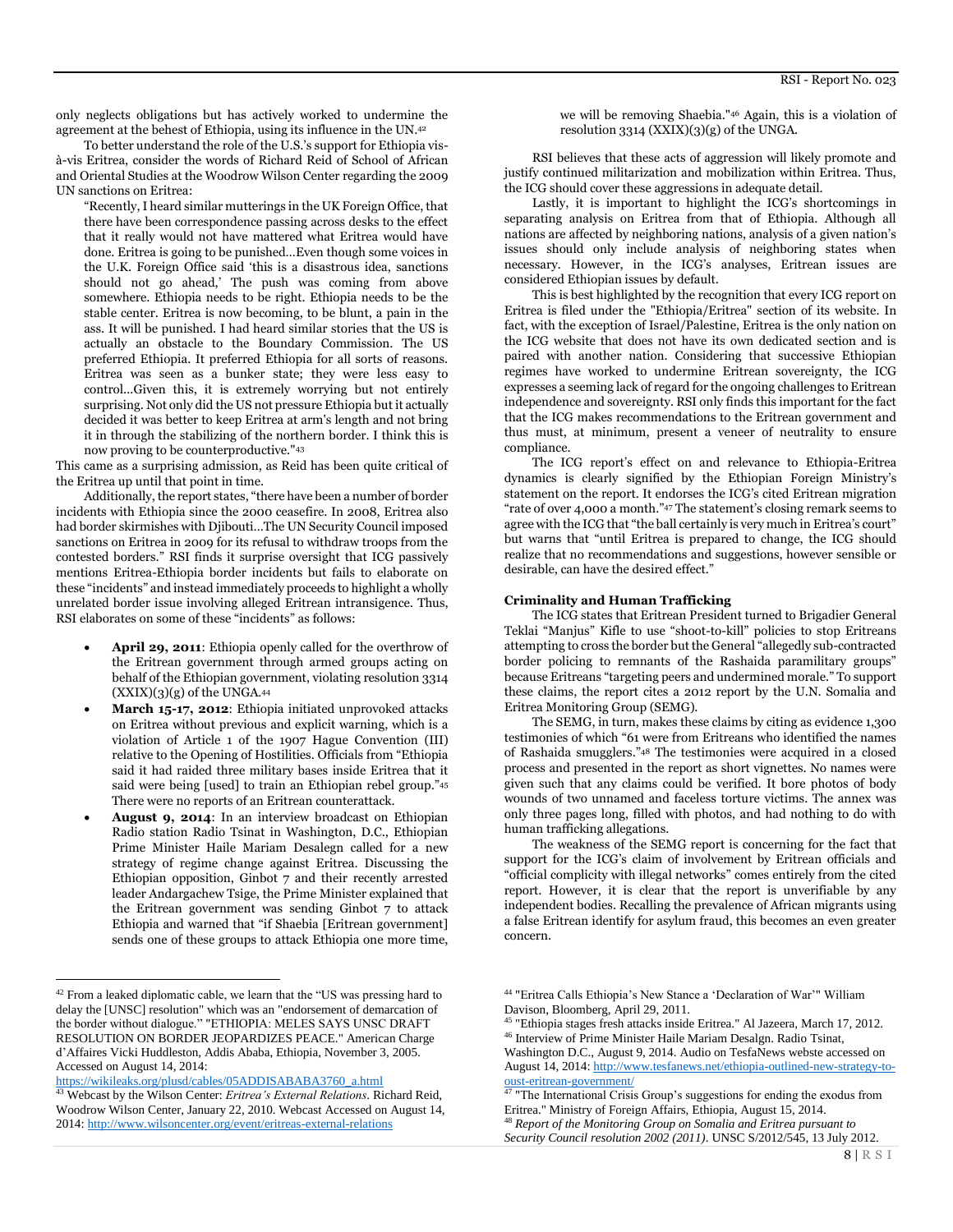The SEMG, which is a "monitoring group" beholden to the 2003 Stockholm Process adopted by the 2003 U.N. Security Council, falls short of its obligations: "While recognizing that it might sometimes be necessary to uphold the confidentiality of sources of information available to expert panels or monitoring groups…the Stockholm paper notes that the credibility of the findings and the integrity of the process required that evidence be as *transparent and verifiable as possible*….based on concrete evidence of violations of international law or Council obligations, and not based on presumptions, media reports or motivated allegations."<sup>49</sup>

RSI finds the ICG's support for findings not based on evidence to be quite concerning. There is equal concern for the report's failure to highlight, or merely identify, the role of human traffickers and smugglers. Though it mentions the presence of "criminal networks," it only identifies the names of *alleged* traffickers within the Eritrean government. Not only does the report fail to identify these suspected traffickers and smugglers, it even goes as far as citing them as sources (see section: ICG's Sources)

# **Eritrean Government's Response**

The ICG report states that "recently the Eritrean government's calculations of the cost of exodus versus the benefit it accrues from émigrés appear to be changing" and that now, consequently, "Asmara is keen to absolve itself from any political or criminal responsibility for the exodus and accompanying racketeering." However, the report fails to cite any sources indicating evidence of any *recent* shifts in policies or outlook on human trafficking by the Eritrean government.

The evidence over the past decade seems to paint a different picture. Actions by the Eritrean government suggest both an awareness of and active engagement in combatting human trafficking and migration. The government's record is as follows:

- **June 2007**: Eritrea was one of 11 countries in Africa that attended a conference under the U.N.-led Global Initiative to Fight Trafficking in Persons that was commenced in March 2007.<sup>50</sup>
- **December 2008**: The American Charge d'Affaires in Eritrea, Matthew D. Smith, stated that "Government of the State of Eritrea is very keen to break these human smuggling rings and dispatches agents to pose as potential customers. Other agents pose as facilitators, making all of the supposed smuggling arrangements prior to having the unsuspecting person arrested."<sup>51</sup>
- July 2011: Following SEMG report, accusing the Eritrean government of state-sponsored trafficking of Eritreans, President Isaias Afewerki met with Ban Ki Moon on the sidelines of South Sudan independence celebrations to discuss issues brought up in the report, which included human trafficking.<sup>52</sup>

 $\overline{a}$ 

<sup>51</sup> "How To Escape From Eritrea." Diplomatic cable, American Charge d'Affaires Matthew D. Smith, Asmara, Eritrea, December 4, 2008. Wikileaks website, accessed on August 14, 2014:

<https://cablegatesearch.wikileaks.org/cable.php?id=08ASMARA575>

- **February 2012**: President Isaias Afewerki sent a letter to UN Secretary General Ban Ki Moon to open an investigation into human trafficking of Eritreans. President Isaias Afewerki wrote, "The Government of Eritrea emphatically requests the UN to launch an independent and transparent investigation of this abominable affair [of human trafficking] so as to bring to justice the culpable parties."<sup>53</sup>
- **June 2012**: The Eritrean Ambassador to Israel, Tesfamariam Tekeste, told the Israeli press that "Eritrea will not accept the forced repatriation of its nationals living in Israel." According to the Jerusalem Post, "Tekeste said his government's position remains that it will welcome those who choose to return" and "would ensure the safety of those returning and would not prosecute them for leaving the country." The Post also notes that he showed them a list of the "names of hundreds of Eritreans who had come to his office in the past year to arrange their voluntary return home."<sup>54</sup>
- **April 2013**: Eritrea held a tripartite meeting with Egypt and Sudan to discuss ways of curbing human trafficking. Eritrean Foreign Minister Osman Saleh and the Eritrean Presidential Adviser Yemane Gebreab were both present.<sup>55</sup>
- **May 2013**: In order to combat trafficking, Eritrea sent Foreign Minister Osman Saleh and the Eritrean Presidential Adviser Yemane Gebreab to the U.N. General Assembly's "High-Level Meeting on the Appraisal of the Global Plan of Action to Combat Trafficking."<sup>56</sup>
- **May 2013**: Egypt finally sent troops to the border after requests by Eritrea, suggesting that the Tripartite meetings were actually fruitful. <sup>57</sup>
- **April 2014**: Eritrean police in Teseney, Eritrea apprehended a fugitive charged with human trafficking.<sup>58</sup>
- May 2014: From the 21<sup>st</sup> to 22<sup>nd</sup> of the month, Eritrea participated in the AU-sponsored "Regional Conference on Human Trafficking and Smuggling in the Horn of Africa" held in Khartoum, Sudan.<sup>59</sup> According to the meeting minutes obtained by RSI from AU diplomats, Eritrea is considered one of the "core countries" that will consult with UNHCR, IOM, Italy and the EU under the leadership of AU to forward the initiative.<sup>60</sup>

Thus, Eritrean involvement in combatting migration and trafficking is an extension of past efforts and is part of a larger growing international effort. Perhaps it may be the case that Eritrea's antitrafficking efforts are only now becoming visible due to a recent groundswell in global awareness of human trafficking, deemed "modern slavery," that is now commensurate with efforts by frontline states like Eritrea.

#### **ICG's Sources**

<sup>&</sup>lt;sup>49 "</sup>Stockholm Process Findings - Year-Long Study on Targeted Sanctions -Presented to the Security Council." Press Release. Security Council. 4713th Meeting, SC/7672, February 25, 2003.

<sup>50</sup> "EAST AFRICA: Human trafficking 'on the rise.'" Integrated Regional Information Networks, June 21, 2007.

<sup>52</sup> *Report of the Monitoring Group on Somalia and Eritrea pursuant to Security Council resolution 1916 (2010)*. Monitoring Group on Somalia and Eritrea, Security Council, S/2011/433, July 18, 2011. ; "As S. Sudan Joins UN, Machar Speaks of Darfur & Eritrea, Ban Silent, No Q&A." Matthew Russell Lee, Inner City Press, July 14, 2011.

<sup>53</sup> *Letter to Ban Ki Moon*. Eritrean President, Isaias Afewerki, February 5, 2013. Publish Eritrean Embassy website, accessed on August 14, 2014: [http://www.embassyeritrea.org/press\\_statements/2013\\_Feb05\\_Letter\\_frm\\_PI](http://www.embassyeritrea.org/press_statements/2013_Feb05_Letter_frm_PIA_2_SG.pdf) [A\\_2\\_SG.pdf](http://www.embassyeritrea.org/press_statements/2013_Feb05_Letter_frm_PIA_2_SG.pdf)

<sup>54</sup> "'Eritrea won't accept forced citizen repatriation.'" Ben Hartman, Jerusalem Post, June 26, 2012.

<sup>&</sup>lt;sup>55</sup> "Morsi holds talks with Eritrea and Sudan." Emily Crane, Egypt Daily News, April 16, 2013.

<sup>56</sup> *Sixty-seventh General Assembly 77th Meeting*, GA/11369, New York, USA, May 13, 2013.

<sup>&</sup>lt;sup>57</sup> "Egypt Sends Show of Force to Sinai After Kidnappings," Ben Hubbard, New York Times, May 20, 2013.

<sup>58</sup> "እቲ ሸያጢ ሰብ ተታሒዙ." Dehai News, April 15, 2014. Accessed online on August 14, 2014:

[http://www.dehai.org/archives/dehai\\_news\\_archive/2014/apr/att-](http://www.dehai.org/archives/dehai_news_archive/2014/apr/att-0182/____________________________________.pdf)

 $0182/$ <sup>59</sup> "Khartoum prepares for international conference on human trafficking," Sudan Tribune, May 19, 2014.

<sup>&</sup>lt;sup>60</sup> Meeting minutes from AU diplomat present at the joint meeting, which included representative from Eritrea, Sudan, Ethiopia, Egypt, the AU, UNHCR, IOM, Italy and the EU.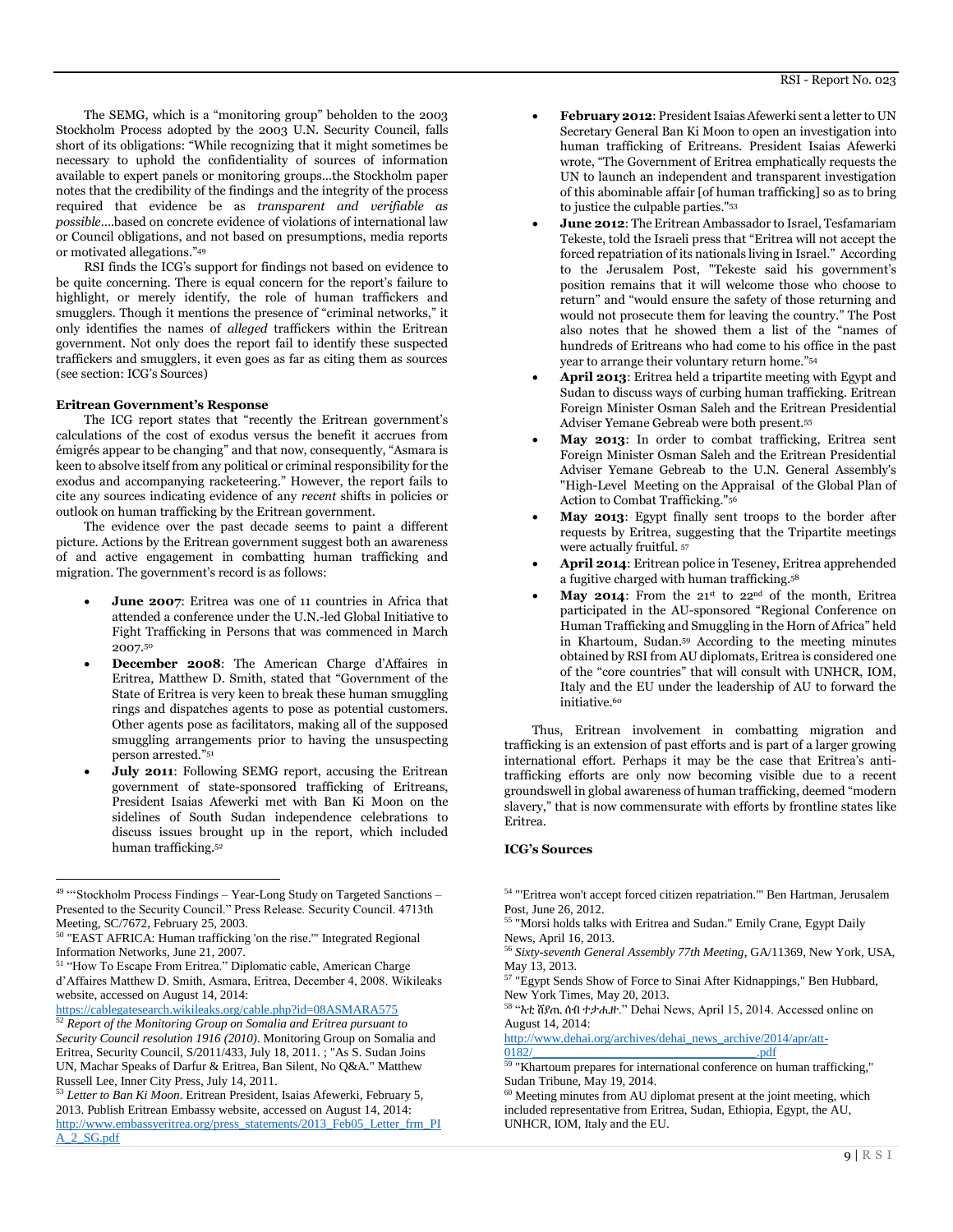Even more concerning is the ICG's use of politically-motivated sources that have a clear history of exploiting vulnerable Eritrean migrants in order to influence Eritrea's domestic politics. Take for example the report's citation of a journal article by Dan Connell. It must be recalled that Connell, in a May 2013 speech to a group of Eritreans in Washington, D.C., stated that:

"What's going to generate the most response from a wider public that is not familiar with Eritrea? And what would weaken Isaias' ability to govern? I don't think you can organize a campaign for regime change but you can organize campaigns that can make regime change more possible…I would certainly suggest an end to unlimited conscription into national service partly because it's so easy to tie that together with so many other issues: the refugee issue, the trafficking issue, and so on. *And partly because the pressure on Isaias would weaken his ability to govern*…. A campaign should be simple direct and uncomplicated. Other obvious issues that can be in some way linked, *focusing our attention on the trafficking issue and always linking it to the source of the refugee flows. This trafficking issue is a consequence of the situation inside Eritrea. No other issue is likely to generate attention and support from the American public.* Calls for increased financial and technical support for refugees in the support and for far better security in the camps are also simple issues to link them to this. Pressure on the US, Canadian, European and Israeli asylum seekers is another one that comes directly out of this."<sup>61</sup>

In essence, Connell called for making "regime change more possible" and weakening the Eritrean president by organizing an anti-human trafficking campaign, blaming human trafficking on the Eritrean government's national service policies, and calling for "an end to unlimited conscription into national service partly because it's so easy to tie that together" with national service.

Thus, Connell publicly admitted to holding an ulterior motive behind his anti-human trafficking campaign. Note the concordance between Connell's stance and the ICG's stance on national service and human trafficking. It is quite concerning that the ICG chooses to use Connell's written works on Eritrean migration and human trafficking as a reference. In fact, he is the most cited reference in all of the ICG's reports on Eritrea.

Also concerning is a reference made to Kjetil Tronvoll, who, along with Tekeste Negash, co-authored the book "Brothers at War: Making Sense of the Eritrean-Ethiopian War." Tronvoll, who questions Eritrea's 1993 independence referendum, has taken extreme positions on Eritrea, often using hyperbole in his analysis.

 $\overline{\phantom{a}}$ 

For example, in October 2013, Tronvoll co-authored an opinion piece for Al-Jazeera, comparing Eritrea to pre-collapse Somalia and predicting Eritrea's coming "collapse," descent into "civil war," and coming "security crisis of enormous proportions." He attributes this prediction to the unsustainable "exodus" in Eritrea. Interestingly, the ICG uses the same hyperbolic terminology in its latest report on Eritrea. Like Connell, Tronvoll is frequently cited in past the ICG reports on Eritrea, with the 2013 report likewise predicting state collapse. Thus, referencing Tronvoll and Connell brings into question the ICG's neutrality of analysis.

The ICG proceeds to reference a host of politically-biased characters with publications carrying predominantly negative views on Eritrean government policies, including Gaim Kibreab, Petros Ogbazghi, and others.

News sources of questionable credibility are also cited. The ICG makes multiple references to Awate.com, which falsely published reports about the death of the Eritrean president in 2012 and, more recently, falsely reported that Chinese firm Wanbao Mining withdrew from Eritrea despite never operating in Eritrea to begin with.<sup>62</sup>

Multiple references are also made to Asmarino News, which plagiarized a BBC story on the rape of women in South Africa to support the claim of the rape of women in Eritrea's national service program.<sup>63</sup> Asmarino also published unsubstantiated reports based on what it admitted to be "rumors" and "speculation" about the hospitalization of the Eritrean president due to "complications with his liver, a chronic ailment" in November 2013.<sup>64</sup>

Additionally, the report's repeated citations of Rachel Humphris' "Refugees and the Rashaida: human smuggling and trafficking from Eritrea to Sudan and Egypt" further illustrates the critical weakness of cited sources, which in turn cite even weaker sources.<sup>65</sup> Humphris, a student intern at UNHCR at the time, claimed that there were growing ethnic tensions among Eritreans in refugee camps. Investigating her reference for this claim, the report cites an "unpublished paper" by a character named "Mehari, K" (Mehari, K. 2010. 'Desert in Disorder' unpublished paper). Scrutiny of such a reference is impossible.

Humphris also cites Meron Estifanos, whose organization Eritrean Movement for Democracy and Human Rights (EMDHR), was a recipient of funding from Dan Connell's Grassroots International.<sup>66</sup> She was integral in propagating false claims of a "coup" in Eritrea on January 21, 2013, using it as a springboard for the "Forto 2013″ campaign that organizes advocates of Eritrean regime change around anti-trafficking measures.<sup>67</sup> In fact, Connell explicitly stated in his aforementioned D.C. speech that the anti-trafficking campaigners should "take a lesson from Forto."

Lastly, testimonies of Eritreans living at home and abroad, who can serve as verifiable sources, are noticeably absent from the ICG's analysis. Without verifying the source, observers with legitimate concerns about false nationality are unable to confirm the validity of the source. Although it is commendable that the ICG does attempt to use technologies like Skype to reach out to sources that are ostensibly

<sup>61</sup> "Video Assenna: Friend of Eritrea; Dan Connell Speaks at DC Conference." Youtube. Uploaded on May 27, 2013. Accessed: June 12, 2013:

[https://www.youtube.com/watch?v=kyt2\\_-f71iY](https://www.youtube.com/watch?v=kyt2_-f71iY)

<sup>&</sup>lt;sup>62</sup> "The Unusual Absence of Isaias Afwerki." Awate.com, April 24, 2012; "Eritrean Mining: China's Wanbao Withdraws." Awate.com, June 22, 2014. <sup>63</sup> "Rape - silent war on SA women," Carolyn Dempster, British Broadcasting Channel, April 9, 2002. The story was later removed from Asmarino without acknowledgement but was archived on the Archive.com website. Accessed on August 14, 2014:

[http://web.archive.org/web/20070712112015/http://news.asmarino.com/Infor](http://web.archive.org/web/20070712112015/http:/news.asmarino.com/Information/2002/05/SabaGiday_5_5.asp) [mation/2002/05/SabaGiday\\_5\\_5.asp](http://web.archive.org/web/20070712112015/http:/news.asmarino.com/Information/2002/05/SabaGiday_5_5.asp)

<sup>&</sup>lt;sup>64</sup> "Eritrea: Situation on the Ground Report Part 1 - Missing President." Asmarino, November 18, 2013.

<sup>65</sup> Humphries, Rachel. "Refugees and the Rashaida: human smuggling and trafficking from Eritrea to Sudan and Egypt." United Nations High Commissioner for Refugees. Research Paper No. 247. November 2012. <sup>66</sup> Meron Estefanos worked closely with Dan Connell in 2009 to organize non-

violent activism against the Eritrean government through the European External Policy Advisors (EEPA). EEPA untitled webpage. Accessed: August 14, 2014[. http://www.eepa.be/wcm/component/content/category/139.html;](http://www.eepa.be/wcm/component/content/category/139.html)

Grassroots International webpage entitled "Eritrea." Accessed: August 14, 2014[. http://www.grassrootsonline.org/where-we-work/eritrea;](http://www.grassrootsonline.org/where-we-work/eritrea) Dan Connell is

the founder and director of GI. <sup>67</sup> "The Eritrean Coup That Never Was." Simon Tesfamariam. Eritrean

Embassy, Tokyo, Japan. January 24, 2014. Accessed online on August 14, 2014[: http://www.eritreaembassy-](http://www.eritreaembassy-japan.org/data/The_Eritrean_Coup_That_Never_Was_By_Simon_Tesfamariam.pdf)

[japan.org/data/The\\_Eritrean\\_Coup\\_That\\_Never\\_Was\\_By\\_Simon\\_Tesfamaria](http://www.eritreaembassy-japan.org/data/The_Eritrean_Coup_That_Never_Was_By_Simon_Tesfamariam.pdf) [m.pdf](http://www.eritreaembassy-japan.org/data/The_Eritrean_Coup_That_Never_Was_By_Simon_Tesfamariam.pdf)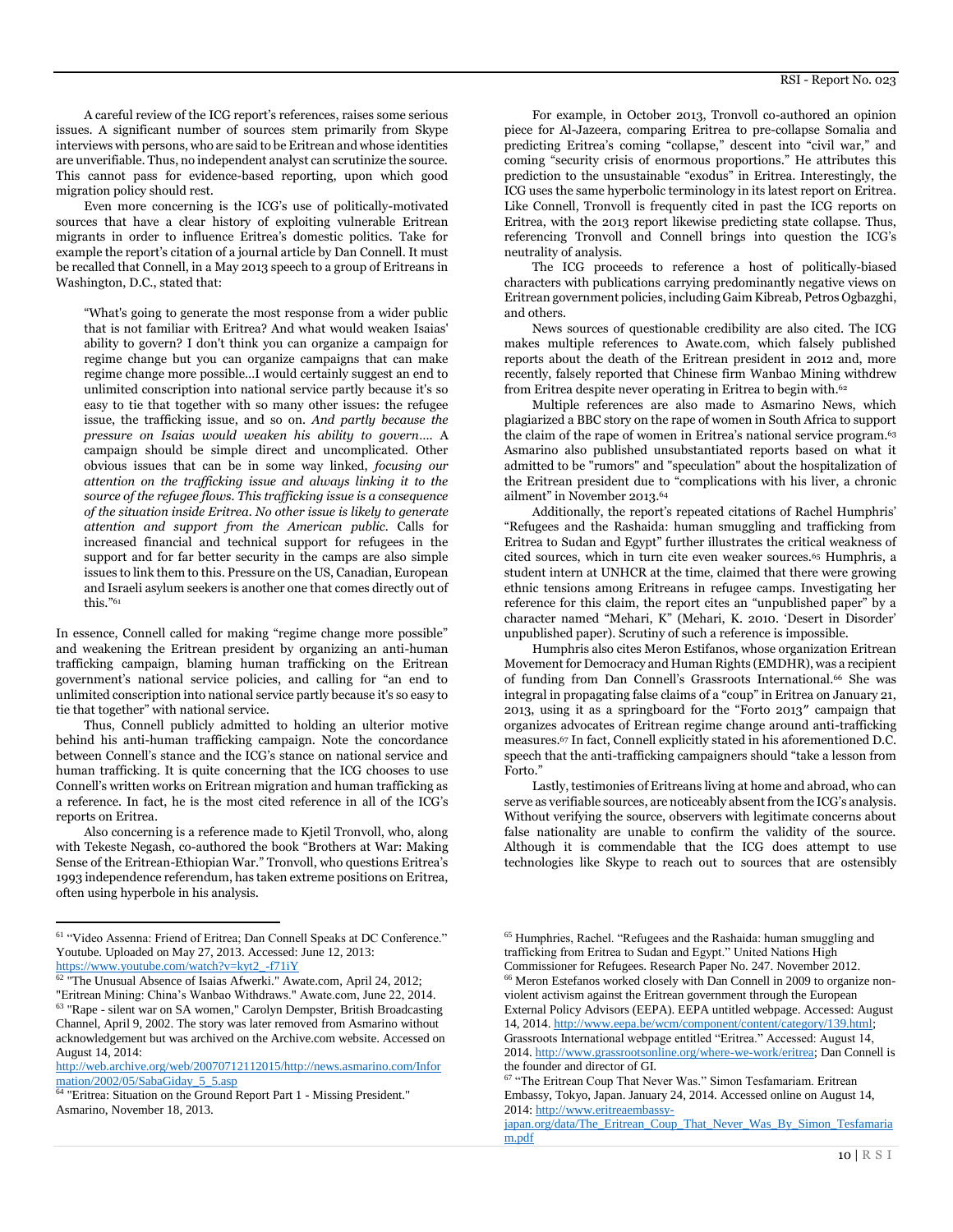Eritreans, the ICG's references to these sources fall short of evidencebased analysis because:

- They are based on the claims of asylum-seekers who *likely have a vested interest in inflating their stories* in order to secure asylum and ensure third nation resettlement; and
- There is *no reference to the specific methodologies* used in sampling and selecting interviewees, blinding, or other basic standards of evidence-based research.

As a result of these underlying weaknesses, it is remarkably difficult to give credence to the ICG's claims, analyses, conclusions, predictions, and recommendations. This is not to say that the ICG does not make occasional true predictions or worthy recommendations but rather to simply say that these predictions and recommendations are not based on evidence.

#### **The ICG's Shortcomings**

Past predictions by the ICG provide insight about the organizations effectiveness in accurately predicting future events in Eritrea. Since September 2010, nine months after Eritrea was sanctioned by the UN, the ICG has published three reports on Eritrea, with each concluding that the Eritrean government's policies have failed, painting a rather gloomy picture of the nation's future. <sup>68</sup>

The ICG states that the current "briefing should be read in conjunction with Crisis Group Africa Report N°200, Eritrea: Scenarios for Future Transition, 28 March 2013, which touched on the youth exodus but did not explore it in detail." Examining the very first report from 2010, N°163, reveals a number of predictions later shown to be inaccurate (see Table 3).

| Table 3. ICG Nº163 2010 Predictions Versus Actual Outcomes                                                                                                                                                                                                                                                                   |                                                                                                                                                                                                                                                                                                                                                                                                                                                     |  |  |  |
|------------------------------------------------------------------------------------------------------------------------------------------------------------------------------------------------------------------------------------------------------------------------------------------------------------------------------|-----------------------------------------------------------------------------------------------------------------------------------------------------------------------------------------------------------------------------------------------------------------------------------------------------------------------------------------------------------------------------------------------------------------------------------------------------|--|--|--|
| 2010 Prediction                                                                                                                                                                                                                                                                                                              | <b>Actual Outcome</b>                                                                                                                                                                                                                                                                                                                                                                                                                               |  |  |  |
| Prediction 1: "The transfer of youthful labour from rural<br>areas to the army has crippled agricultural<br>productionEritrea is now in increasingly desperate<br>need of assistance."                                                                                                                                       | In 2011, one year after ICG prediction, a drought in the Horn of Africa sparked the worst<br>famine in the last 60 years. However, Eritrea was the only unaffected country in the<br>region. <sup>69</sup> Despite the fact that Eritrea is the only African nation without the presence of<br>USAID and WFP, it avoided famine and even managed to send food aid to Somalia. <sup>70</sup>                                                         |  |  |  |
| Prediction 2: "[Eritrea's] economy is in freefall."                                                                                                                                                                                                                                                                          | Only three months after the ICG report's prediction, the Economic Intelligence Unit of The<br>Economist magazine stated that it "predicts Eritreawill overtake Qatar as the world's<br>fastest-growing economy" with a growth rate of 17%. <sup>71</sup> Since then Eritrea has maintained<br>one of the fastest growing economies in the world, predicted to be 8th fastest growing<br>economy in 2014 with a growth rate of $8\%$ . <sup>72</sup> |  |  |  |
| Prediction 3: "The authoritarian political system is<br>haemorrhaging its legitimacy in the eyes of millionsIt<br>is a question of when, not if change comes."                                                                                                                                                               | Although ICG endorsed political "haemorrhaging" and predicted change, there has yet to<br>be one report of protest from a legitimate, independent news source. Even ICG itself<br>acknowledged that "although there is no open protest, the government cannot take this for<br>granted over the longterm."                                                                                                                                          |  |  |  |
| Prediction 4: "President Isaias shows no willingness to<br>modify his authoritarian stance, and there is little<br>prospect of internal reform. If anything, the regime can<br>be expected to intensify repression in the face of growing<br>disengagement by the population and greater opposition<br>outside the country." | In 2013, President Isaias called for the reform of the government and ruling People's Front<br>for Democracy and Justice (PFDJ), contradicting ICG's prediction that there is little<br>prospect for internal reform. <sup>73</sup> Additionally, he revealed in May 2014 that "a constitution<br>drafting process will be launched in order to chart out the political road map for the future<br>governmental structure."74                       |  |  |  |
| Prediction 5: "Increased international isolation, and in<br>particular difficulties with immediate neighbours, will, if<br>the past is a good basis for judging, be used to justify<br>continued military mobilisation."                                                                                                     | See the review of claim 4 in Table 1                                                                                                                                                                                                                                                                                                                                                                                                                |  |  |  |

The tabulated results are concerning in that ICG claimed to draw upon "more than ten years of work on and field research in the country."<sup>75</sup> If 10 years of research was not sufficient to make accurate predictions about Eritrea in its first report, it seems much less likely that ICG—using the same undisclosed research methodologies—will make more accurate predictions with only one year to prepare since the last

l

report. The 2013 N°200 report, *Eritrea: Scenarios for Future Transition*, is also similarly devoid of the basic tenets of evidence-based research.<sup>76</sup>

In spite of the ICG's checkered history of predictions about Eritrea, there seems to be no noticeable changes in the former's reporting of the latter. Given ICG's reporting on Eritrea, including the current report in

<sup>74</sup> "President Isaias Afewerki's speech on the occasion of the 23rd

Independence day celebrations," Eritrean Ministry of Information, May 25, 2014.

<sup>75</sup> Ibid, pg. 1.

<sup>76</sup> "ICG's Conjectures on Eritrea: Realistic and Probable or Wishful and Imaginary?" Eritrean Center for Strategic Studies, April 26, 2014. Accessed online[: www.tesfanews.net/wp-content/uploads/ICGs-conjectures-on](http://www.tesfanews.net/wp-content/uploads/ICGs-conjectures-on-eritrea.pdf)[eritrea.pdf](http://www.tesfanews.net/wp-content/uploads/ICGs-conjectures-on-eritrea.pdf)

<sup>68</sup> "Eritrea: Siege State," International Crisis Group, Africa Report N°163, September 21, 2010; "Eritrea: Scenarios of Future Transition," International Crisis Group, Africa Report N°200, March 28, 2013.

<sup>69</sup> "Eritrea Denies Food Shortages," Peter Clottey, Voice of America News, June 14, 2012.; "Eritrean Minister Says No Food Shortage in His Country," Voice of America News, July 29, 2011.

<sup>70</sup> "Eritrea Cabinet Approves Aid to Somalia," Voice of America News, Peter Clottey, October 12, 2011.

<sup>&</sup>lt;sup>71</sup> "Insider selling in the U.S., Eritrea's growth, and the year in commodities," David Milstead, The Globe and Mail, Dec. 27, 2010.

<sup>&</sup>lt;sup>72</sup> "These 10 countries are set to be the fastest-growing economies in 2014." Max Fisher, Washington Post, World Views. January 9, 2014.

<sup>&</sup>lt;sup>73</sup> "The Administrative Restructuring Process Will Be Accomplished In the First Half Of 2014,' President Isaias," Shabait, March 14, 2014.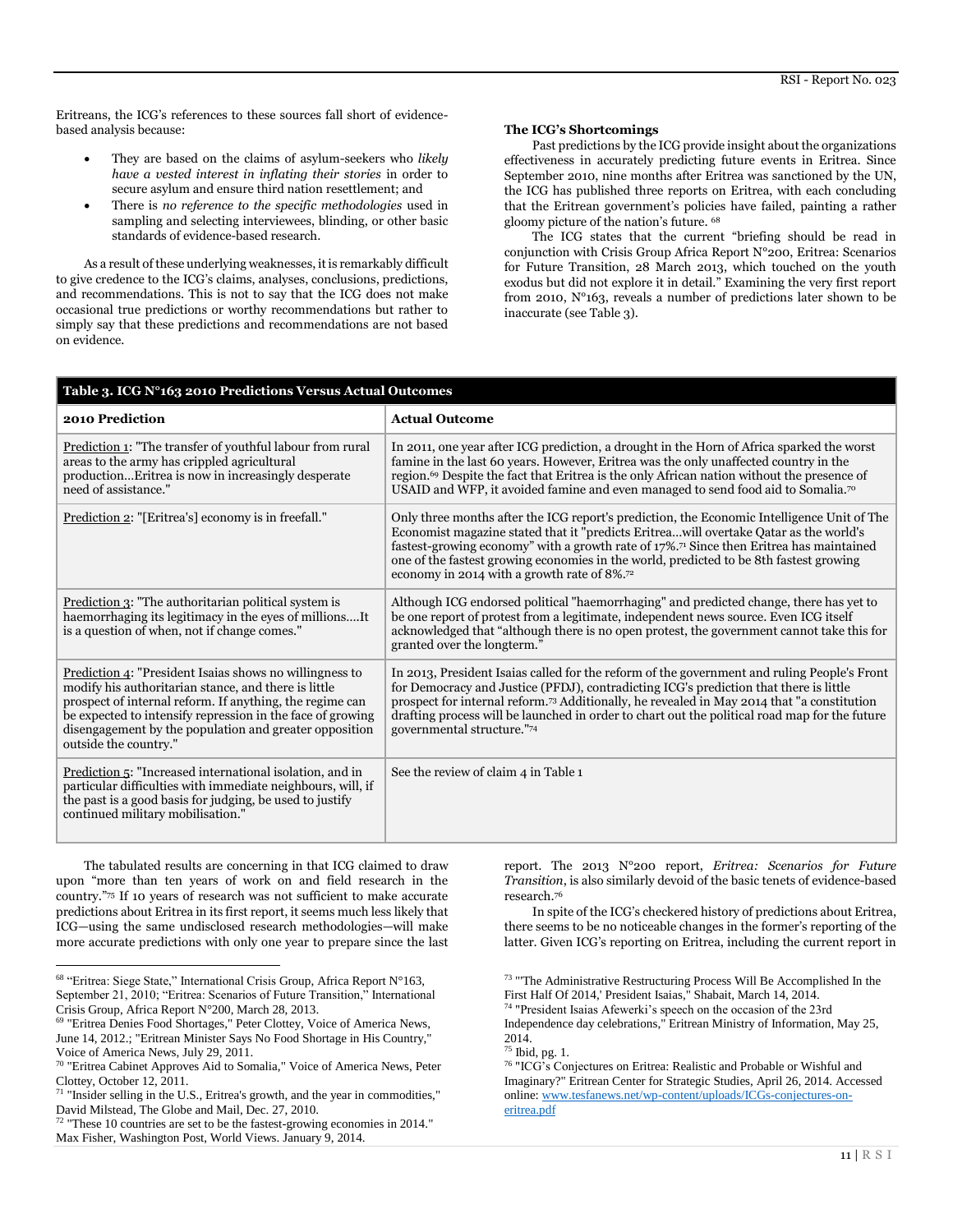question, the organization appears to take on the following 3-step pattern of reporting:

- 1. Stating the existence of problems that emanate almost exclusively from the Eritrean government by deferring *exclusively* to the opinions—as opposed to the evidence—of experts or by referencing sources that are: (a) unverifiable, (b) questionable, or (c) politically-motivated;
- 2. Acknowledging contradictions in ICG's claims about problems in Eritrea (e.g. total absence of protest) yet largely ignoring these contradictions in the final analysis; and
- 3. Making predictions and recommendations that do not stem from evidence-based analysis.

Furthermore, it is important to note that ICG has no presence in Eritrea and did not acquire its data from analysts actually in Eritrea. A footnote, explains that "permission to do research in Eritrea was not granted, but interviews were conducted in person or via email/phone primarily with over 200 Eritreans" but "due to security concerns, Crisis Group has withheld most of their identities and locations." ICG does not make it clear as to what these "security concerns" actually are such that independent analysts can assess their validity. Readers also do not know the extent of the efforts and the specific correspondences by ICG to acquire permission to conduct research in Eritrea or even the stated reasons for which permission was not granted.

It should be noted that a comparable organization like the Royal Institute of International Affairs, was able to send analyst Jason Mosely to Asmara in April 2014 with the assistance of the Eritrean Diplomatic Mission in London.<sup>77</sup> Was the Mission contacted? ICG does not make this clear.

#### **Conclusion**

The ICG Report on Eritrean emigration is critically flawed and does not meet the basic standards of evidence-based research. Although it is encouraging that ICG recommends international actors to help resolve the ongoing conflict between Eritrea and Ethiopia in order to curb migration, it falls short of acknowledging this conflict as an illegal Ethiopian occupation of Eritrean territories in violation of international law. It also avoids acknowledging the centrality of this issue to migration and the seriousness of the threat posed to Eritrea. Without resolution of this conflict, hopes of desired change within Eritrea are highly limited.

# **Recommendations**

 $\overline{\phantom{a}}$ 

In light of the above, the Red Sea Institute makes the following recommendations for the European Union and EU President Italy:

- Work with state and non-state actors to provide sufficient and unconditional protection of Eritrean migrants;
- Work with state and non-state actors to augment security along paths of Eritrean migration;
- Avoid working with non-state actors that seek to change Eritrea's domestic politics by steering human trafficking policy and legislation;
- Scale up the ongoing efforts to address human trafficking and migration by working collaboratively with all affected nations and concerned third parties;
- Avoid enacting policies based on the recommendations of state and non-state actors that may be questionable, biased, and/or invested Eritrean domestic politics questionable or of ill-repute;
- Base policy decisions on the highest standards of evidence that are verifiable under scrutiny and collected by sound methodologies characteristic of quality research;
- Recognize the central role of the EPRDF's unfettered violations of international law—like the ongoing illegal occupation of and unprovoked hostilities against Eritrea—in driving Eritrean migration, with the end-goal of initiating genuine efforts by an Italian-led EU to conclusively end the violations;
- Guarantee the terms of December 2000 Algiers Agreement in line with the EU's responsibility as a guarantor of the agreement;
- Initiate an UN-sponsored international investigation of Eritrean migration and human trafficking and prosecute criminals; and
- Recognize the complex multifactorial nature of human trafficking, which includes both push and pull factors that require equal emphasis.

The Red Sea Institute makes the following recommendations for the Eritrean government:

- Continue working with international partners to stem migration and human trafficking of Eritreans;
- Continue efforts to investigate and prosecute suspected criminals involved in driving migration and human trafficking;
- Scale up the ongoing efforts to address human trafficking and migration by working collaboratively with all affected nations and concerned third parties;
- Continue and augment current efforts to improve governmental efficacy in order to decrease poverty and raise the quality of life of Eritreans that would otherwise emigrate; and
- Study the push factors that contribute to Eritrean migration and enact mitigating policies to curb migration.

RSI makes the following recommendation to International Crisis Group concerning future reporting on Eritrea:

- Provide much greater emphasis on the causes of emigration such as the ongoing Ethiopian military occupation of Eritrea explicitly identifying it as an illegal "occupation"—not only to allay the Eritrean Government's understandable concerns of international pro-Ethiopia bias but to also remove the Government's primary stated reason for the large scale mobilization that ICG believes is hurting the economy;
- Recognize *with equal emphasis* the role of both push and pull factors in driving migration;
- Recognize with greater emphasis and solve the critical role of organized transnational crimes perpetrated against the Eritrean migrants by calling for an open UN-sponsored international investigation of Eritrean human trafficking;
- Reference a diverse set of independent sources while avoiding references to sources that may be politically-motivated, questionable, disreputable and/or unverifiable by international partners;
- Divorce political opinions and bias from Eritrea reporting;
- Open up the investigative reporting process and include, above all, the opinions of the Eritrean people, especially those inside Eritrea;
- Avoid deferring to only expert opinions and refer also to actual evidence used by those experts such that international partners can come to their own conclusions based on evidence rather than based on only opinion;

<sup>77</sup> *Eritrea and Ethiopia - Beyond the Impasse*. Jason Mosley, The Royal Institute of International Affairs, April 2014.